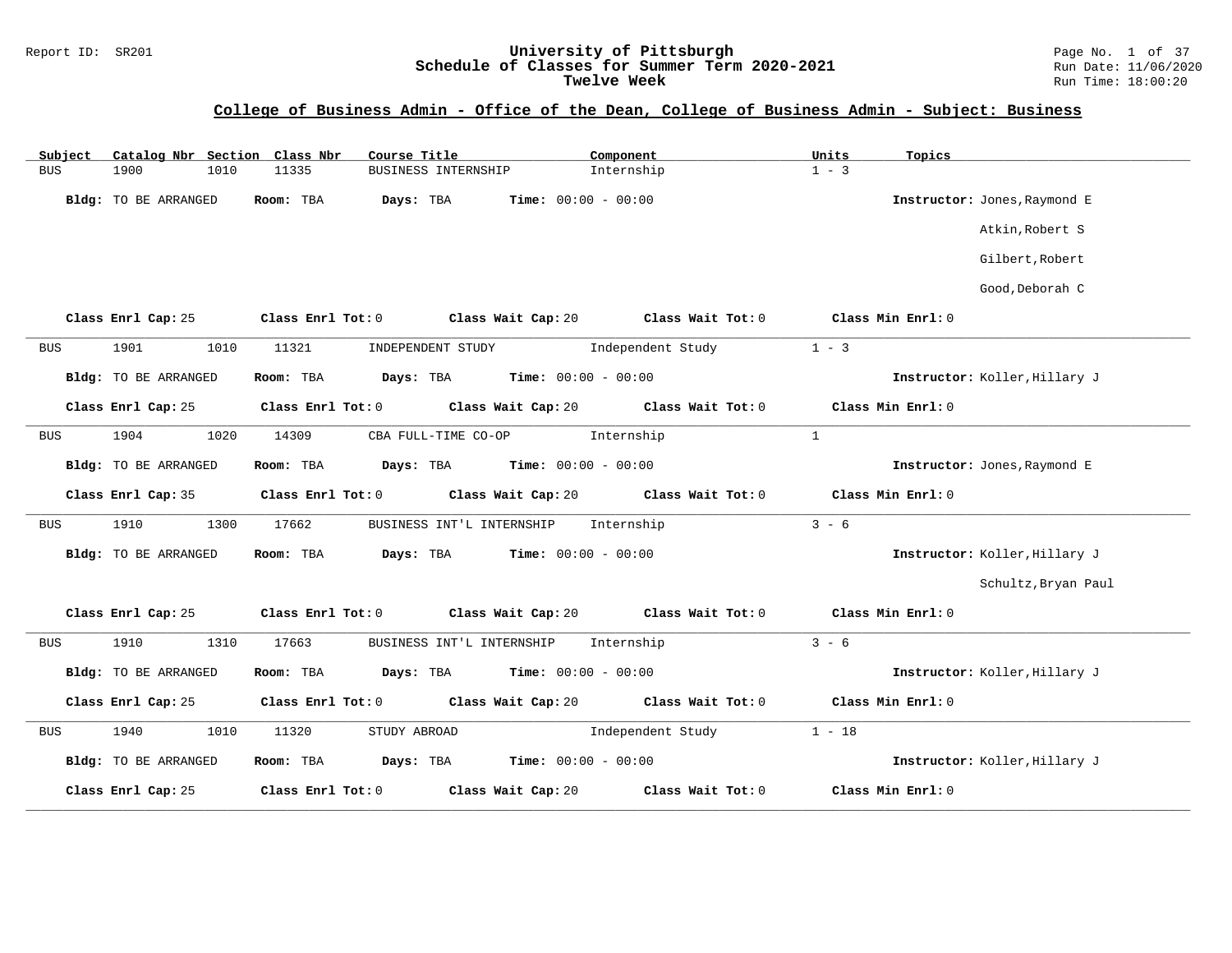#### Report ID: SR201 **University of Pittsburgh** Page No. 2 of 37 **Schedule of Classes for Summer Term 2020-2021** Run Date: 11/06/2020 **Twelve Week** Run Time: 18:00:20

## **College of Business Admin - Office of the Dean, College of Business Admin - Subject: Business**

| Subject    |                             | Catalog Nbr Section Class Nbr | Course Title      |                                                 | Component                                                                                                                                                                                                                          | Units    | Topics                        |
|------------|-----------------------------|-------------------------------|-------------------|-------------------------------------------------|------------------------------------------------------------------------------------------------------------------------------------------------------------------------------------------------------------------------------------|----------|-------------------------------|
| <b>BUS</b> | 1940                        | 1300<br>19359                 | STUDY ABROAD      |                                                 | Independent Study                                                                                                                                                                                                                  | $1 - 18$ |                               |
|            | <b>Bldg:</b> TO BE ARRANGED | Room: TBA                     | Days: TBA         | <b>Time:</b> $00:00 - 00:00$                    |                                                                                                                                                                                                                                    |          | Instructor: Koller, Hillary J |
|            | Class Enrl Cap: 25          |                               | Class Enrl Tot: 0 | Class Wait Cap: 20                              | Class Wait Tot: 0                                                                                                                                                                                                                  |          | Class Min Enrl: 0             |
| <b>BUS</b> | 1997                        | 14292<br>1020                 |                   | STUDY ABROAD: EXCHANGE PROGRAMIndependent Study |                                                                                                                                                                                                                                    | $1 - 18$ |                               |
|            | <b>Bldg:</b> TO BE ARRANGED | Room: TBA                     | Days: TBA         | <b>Time:</b> $00:00 - 00:00$                    |                                                                                                                                                                                                                                    |          | Instructor: Koller, Hillary J |
|            |                             |                               |                   |                                                 |                                                                                                                                                                                                                                    |          | Miner, Bradley M              |
|            |                             |                               |                   |                                                 |                                                                                                                                                                                                                                    |          | Schweber, Arielle             |
|            | Class Enrl Cap: 25          |                               | Class Enrl Tot: 0 | Class Wait Cap: 20                              | Class Wait Tot: 0                                                                                                                                                                                                                  |          | Class Min Enrl: 0             |
|            |                             |                               |                   |                                                 | <b></b> This class has an additional fee. For more information go to <a <br="" href="http://www.registrar.pitt.edu">target="_blank"&gt;http://www.registrar.pitt.edu/</a> , and click on Faculty and Staff, then Course and Class. |          |                               |

**\_\_\_\_\_\_\_\_\_\_\_\_\_\_\_\_\_\_\_\_\_\_\_\_\_\_\_\_\_\_\_\_\_\_\_\_\_\_\_\_\_\_\_\_\_\_\_\_\_\_\_\_\_\_\_\_\_\_\_\_\_\_\_\_\_\_\_\_\_\_\_\_\_\_\_\_\_\_\_\_\_\_\_\_\_\_\_\_\_\_\_\_\_\_\_\_\_\_\_\_\_\_\_\_\_\_\_\_\_\_\_\_\_\_\_\_\_\_\_\_\_\_\_\_\_\_\_\_\_\_\_\_\_\_\_\_\_\_\_\_\_\_\_\_\_\_\_\_\_\_\_\_\_\_\_\_**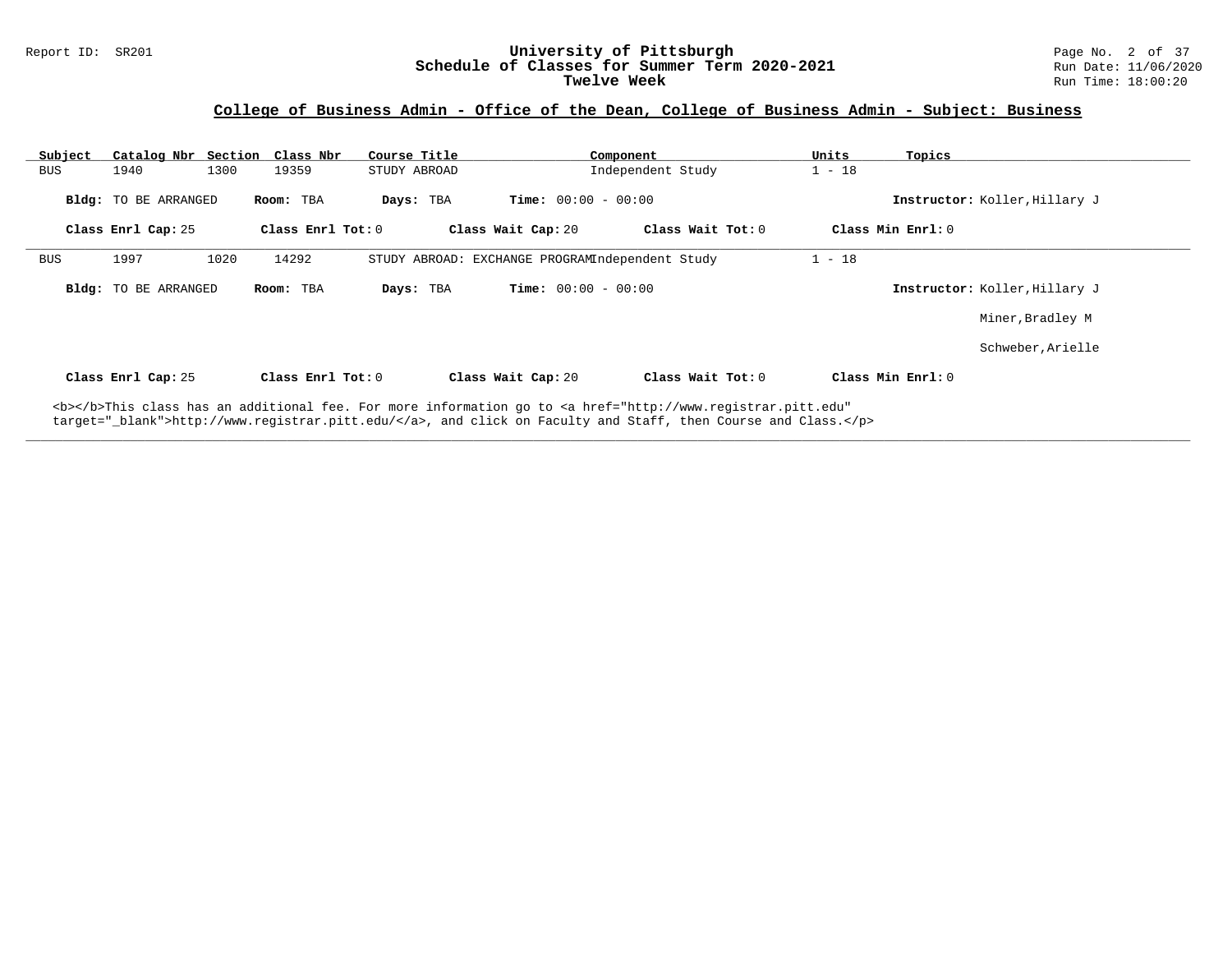#### Report ID: SR201 **University of Pittsburgh** Page No. 3 of 37 **Schedule of Classes for Summer Term 2020-2021** Run Date: 11/06/2020 **Twelve Week** Run Time: 18:00:20

## **College of Business Admin - Office of the Dean, College of Business Admin - Subject: Accounting**

| Catalog Nbr Section Class Nbr<br>Subject                                                                                                                                                                        | Course Title                           | Component                    | Units<br>Topics   |                                  |
|-----------------------------------------------------------------------------------------------------------------------------------------------------------------------------------------------------------------|----------------------------------------|------------------------------|-------------------|----------------------------------|
| <b>BUSACC</b><br>0030<br>1010<br>11317                                                                                                                                                                          | FINANCIAL ACCOUNTING                   | Lecture                      | $\mathbf{R}$      |                                  |
| Room: TBA<br>Bldg: TBA                                                                                                                                                                                          | Days: Tu                               | <b>Time:</b> $18:00 - 21:15$ |                   | Instructor: Kart, Todd R.        |
| Class Enrl Cap: 40<br>Class Enrl Tot: 0<br>Room Characteristics: PeopleSoft - Scheduled (PS)(1)<br>Combined Section ID: $0033(BUSACC/0030/CDACC/6030)$ - CDACCT 6030(#11344)                                    | Class Wait Cap: 20                     | Class Wait Tot: 0            | Class Min Enrl: 0 |                                  |
| 1010<br>0040<br>11318<br><b>BUSACC</b>                                                                                                                                                                          | MANAGERIAL ACCOUNTING                  | Lecture                      | 3                 |                                  |
| Room: TBA<br>Bldg: TBA                                                                                                                                                                                          | Days: Tu                               | <b>Time:</b> $18:00 - 21:15$ |                   | Instructor: Teeter, Ryan A       |
| Class Enrl Cap: 35<br>Class Enrl Tot: 0<br>Room Characteristics: PeopleSoft - Scheduled (PS)(1)<br>Combined Section ID: $0034(BUSACC/0040/CDACCT/6040)$ - CDACCT 6040(#11345)                                   | Class Wait Cap: 20                     | Class Wait Tot: 0            | Class Min Enrl: 0 |                                  |
| Reserve Capacity:                                                                                                                                                                                               | 01-FEB-2021 College of General Studies | Reserve Enrl Cap: 5          | Reserve Enrl Tot: | $\mathbf 0$                      |
|                                                                                                                                                                                                                 | 01-FEB-2021 School of Engineering      | 5                            |                   | $\mathbf 0$                      |
|                                                                                                                                                                                                                 | 14-MAY-2021 College of General Studies | $\Omega$                     |                   | $\Omega$                         |
| 1204<br>1010<br>11322<br><b>BUSACC</b>                                                                                                                                                                          | INTERMEDT FINANCL REPORTING 1 Lecture  |                              | $\overline{3}$    |                                  |
| Room: TBA<br>Bldg: TBA                                                                                                                                                                                          | Days: M                                | <b>Time:</b> $18:00 - 21:15$ |                   | Instructor: Carlin, Jocelyn D    |
| Class Enrl Cap: 30<br>Class Enrl Tot: 0<br>Room Characteristics: PeopleSoft - Scheduled (PS)(1)<br>Combined Section ID: $0035(BUSACC/1204/CDACC/6204)$ - CDACCT 6204(#11346)                                    | Class Wait Cap: 20                     | Class Wait Tot: 0            | Class Min Enrl: 0 |                                  |
| 1010<br><b>BUSACC</b><br>1205<br>11323                                                                                                                                                                          | INTERMEDT FINANCL REPORTING 2 Lecture  |                              | 3                 |                                  |
| Bldg: TBA<br>Room: TBA                                                                                                                                                                                          | Days: W                                | <b>Time:</b> $18:00 - 21:15$ |                   | Instructor: Bartholomew, Heidi K |
| Class Enrl Cap: 26<br>Class Enrl Tot: 0<br>Room Characteristics: Media - Data Projector/Monitor(1), PeopleSoft - Scheduled (PS)(1)<br>Combined Section ID: $0026(BUSACC/1205/CDACC/6205)$ - CDACCT 6205(#11347) | Class Wait Cap: 20                     | Class Wait Tot: 0            | Class Min Enrl: 0 |                                  |
| 1238<br>1300<br>16183<br><b>BUSACC</b>                                                                                                                                                                          | AUDITING                               | Lecture                      | $\overline{3}$    |                                  |
| Bldg: TBA<br>Room: TBA                                                                                                                                                                                          | Days: Th                               | <b>Time:</b> $18:00 - 21:15$ |                   | Instructor: Leavy, Matthew John  |
| Class Enrl Cap: 30<br>$Class$ $Enr1$ $Tot: 0$<br>Room Characteristics: PeopleSoft - Scheduled (PS)(1)<br><b>Combined Section ID:</b> $0037$ (CDACCT/6238/BUSACC/1238) - CDACCT 6238(#16248)                     | Class Wait Cap: 20                     | Class Wait Tot: 0            | Class Min Enrl: 0 |                                  |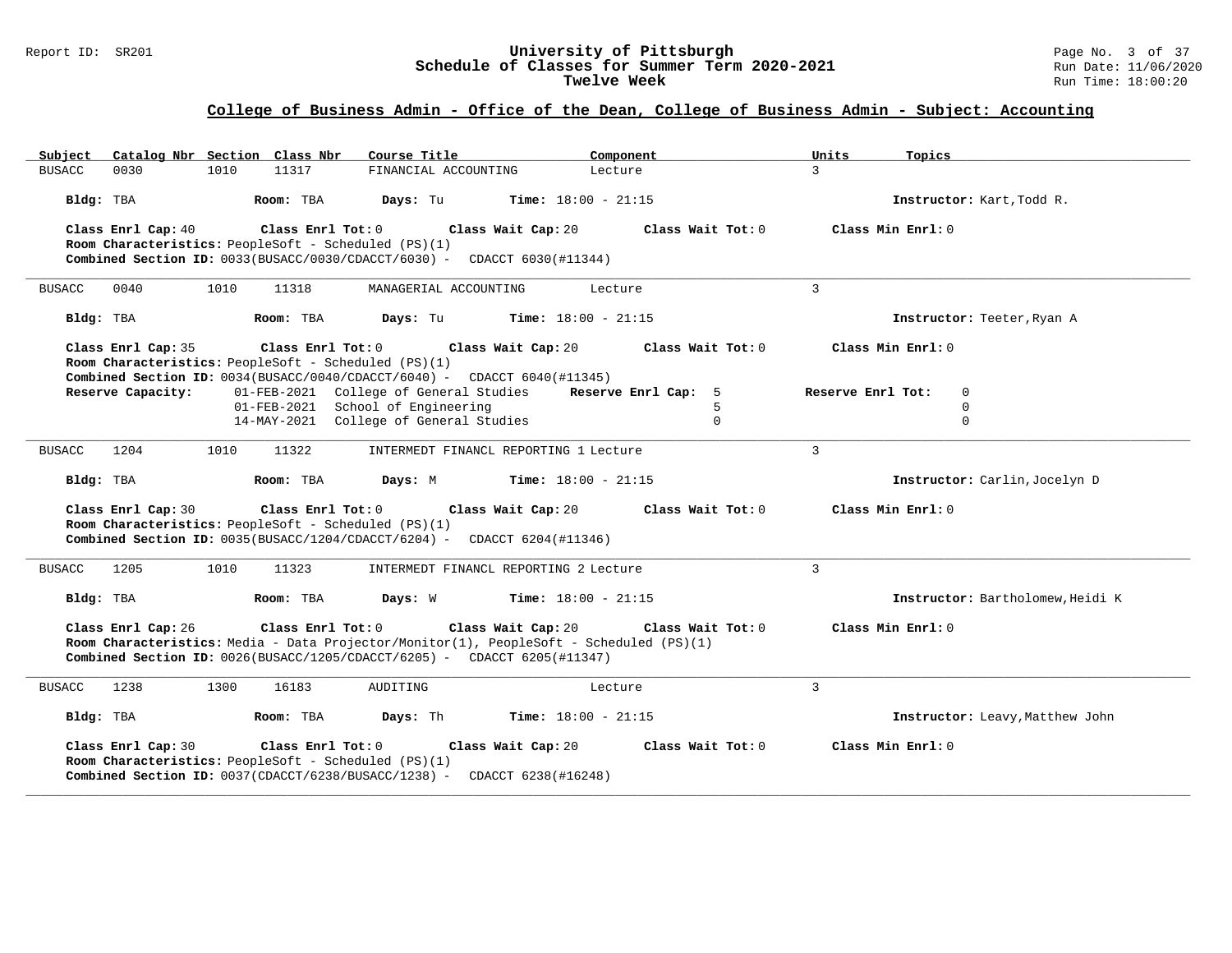## **College of Business Admin - Office of the Dean, College of Business Admin - Subject: Accounting**

| Catalog Nbr Section Class Nbr<br>Subject                                                                                           |                   | Course Title                                   |                              | Component                                                   | Units<br>Topics   |                               |
|------------------------------------------------------------------------------------------------------------------------------------|-------------------|------------------------------------------------|------------------------------|-------------------------------------------------------------|-------------------|-------------------------------|
| 1242<br><b>BUSACC</b><br>1130                                                                                                      | 15475             | INDIVIDUAL TAX ACCT & PLANNINGLecture          |                              |                                                             | 3                 |                               |
| Bldg: TBA                                                                                                                          | Room: TBA         | Days: Tu                                       | <b>Time:</b> $18:00 - 21:15$ |                                                             |                   | Instructor: Carlin, Jocelyn D |
| Class Enrl Cap: 24<br>Room Characteristics: PeopleSoft - Scheduled (PS)(1)<br>Combined Section ID: 0039(BUSACC/1242/CDACCT/6242) - | Class Enrl Tot: 0 |                                                | Class Wait Cap: 20           | Class Wait Tot: 0<br>CDACCT 6242(#15476), BACC 2559(#17076) | Class Min Enrl: 0 |                               |
| 1296<br>1030<br><b>BUSACC</b>                                                                                                      | 15895             | ACCOUNTING INTERNSHIP                          |                              | Internship                                                  | 3                 |                               |
| <b>Bldg:</b> TO BE ARRANGED                                                                                                        | Room: TBA         | Days: TBA                                      | <b>Time:</b> $00:00 - 00:00$ |                                                             |                   | Instructor: Boyas, Elise A    |
|                                                                                                                                    |                   |                                                |                              |                                                             |                   | Teeter, Ryan A                |
|                                                                                                                                    |                   |                                                |                              |                                                             |                   | Carlin, Jocelyn D             |
|                                                                                                                                    |                   |                                                |                              |                                                             |                   | Hogan, Brian                  |
| Class Enrl Cap: 35                                                                                                                 | Class Enrl Tot: 0 | Class Wait Cap: 20                             |                              | Class Wait Tot: 0                                           | Class Min Enrl: 0 |                               |
| 1010<br>1298<br><b>BUSACC</b>                                                                                                      | 11333             | ACCOUNTING INDEPENDENT STUDY Independent Study |                              |                                                             | $1 - 3$           |                               |
| Bldg: TO BE ARRANGED                                                                                                               | Room: TBA         | Days: TBA                                      | <b>Time:</b> $00:00 - 00:00$ |                                                             |                   | Instructor: Staff             |
| Class Enrl Cap: 25                                                                                                                 | Class Enrl Tot: 0 |                                                | Class Wait Cap: 20           | Class Wait Tot: 0                                           | Class Min Enrl: 0 |                               |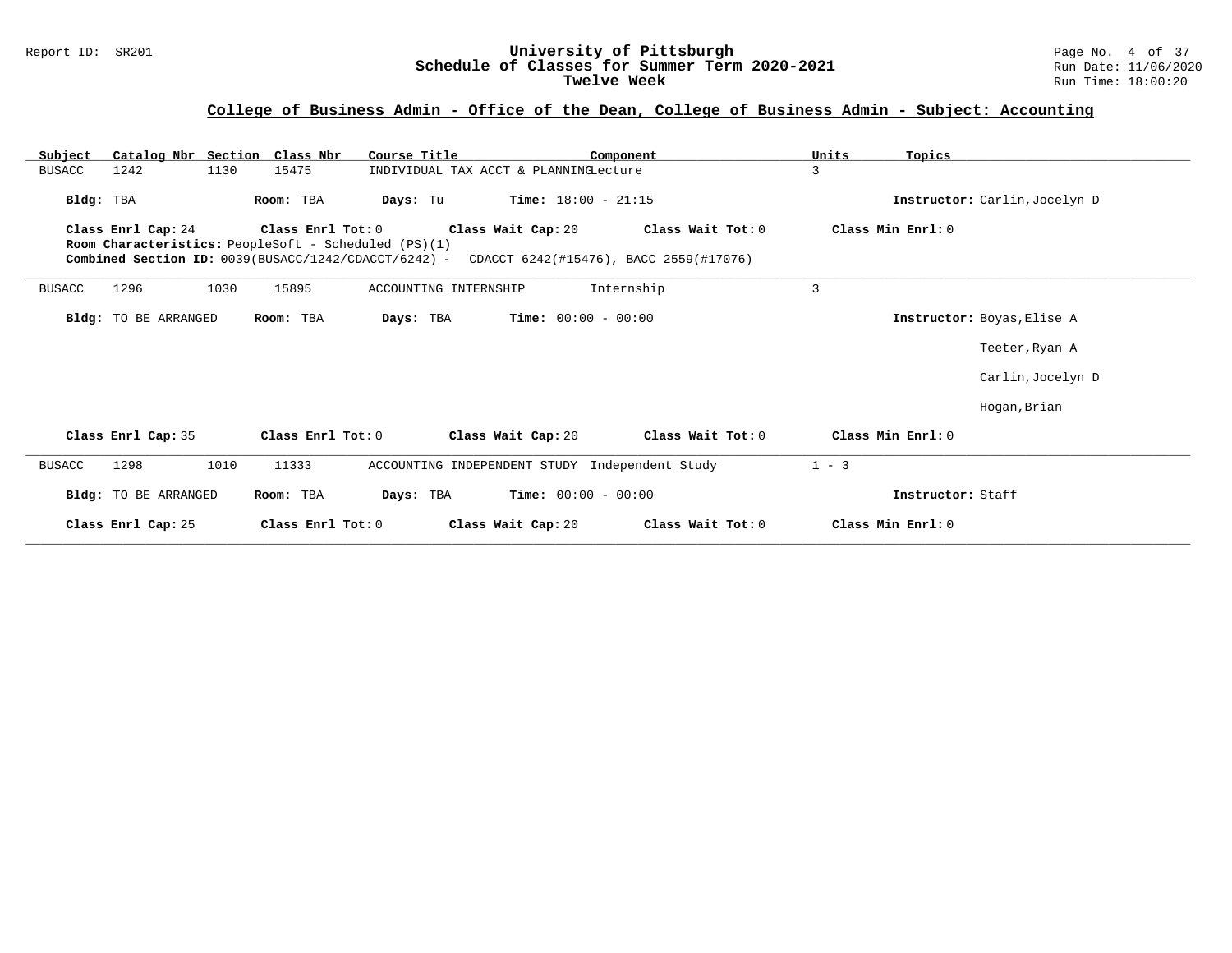# Report ID: SR201 **University of Pittsburgh University of Pittsburgh** Page No. 5 of 37<br>**Schedule of Classes for Summer Term 2020-2021** Run Date: 11/06/2020 Schedule of Classes for Summer Term 2020-2021<br>Twelve Week

## **College of Business Admin - Office of the Dean, College of Business Admin - Subject: Business Information Systems**

| Catalog Nbr Section Class Nbr<br>Subject | Course Title                                                              | Component                                                    | Units<br>Topics               |
|------------------------------------------|---------------------------------------------------------------------------|--------------------------------------------------------------|-------------------------------|
| 1200<br>BUSBIS<br>1060                   | 17884                                                                     | INTRO TO INFORMATION SYSTEMS Lecture                         | 3                             |
| Bldg: TBA                                | Days: Tu<br>Room: TBA                                                     | <b>Time:</b> $18:00 - 21:15$                                 | Instructor: Rodi, Anthony F   |
| Class Enrl Cap: 25                       | Room Characteristics: PeopleSoft - Scheduled (PS)(1)                      | Class Enrl Tot: $0$ Class Wait Cap: $20$ Class Wait Tot: $0$ | Class Min Enrl: 0             |
| 1605<br>1000<br>BUSBIS                   | 20376<br>DATABASE MANAGEMENT                                              | Lecture                                                      | 3                             |
| Bldg: TBA                                | Room: TBA<br>Days: M                                                      | <b>Time:</b> $18:00 - 21:15$                                 | Instructor: Janchenko, Gary J |
| Class Enrl Cap: 35                       | Class Enrl Tot: 0<br>Room Characteristics: PeopleSoft - Scheduled (PS)(1) | Class Wait Cap: 20 Class Wait Tot: 0                         | Class Min Enrl: 0             |
| 1300<br>1615<br>BUSBIS                   | 17658<br>BIS INTERNSHIP                                                   | Internship                                                   | 3                             |
| Bldg: TO BE ARRANGED                     | Room: TBA                                                                 | <b>Days:</b> TBA <b>Time:</b> $00:00 - 00:00$                | Instructor: Staff             |
| Class Enrl Cap: 25                       |                                                                           | Class Enrl Tot: $0$ Class Wait Cap: $20$ Class Wait Tot: $0$ | Class Min Enrl: 0             |
| 1300<br>1620<br>BUSBIS                   | 17777<br>BIS INDEPENDENT STUDY                                            | Independent Study                                            | $1 - 3$                       |
| Bldg: TO BE ARRANGED                     | Room: TBA                                                                 | <b>Days:</b> TBA <b>Time:</b> $00:00 - 00:00$                | Instructor: Staff             |
| Class Enrl Cap: 25                       | Class Enrl Tot: 0                                                         | Class Wait Cap: 20<br>Class Wait Tot: 0                      | Class Min Enrl: 0             |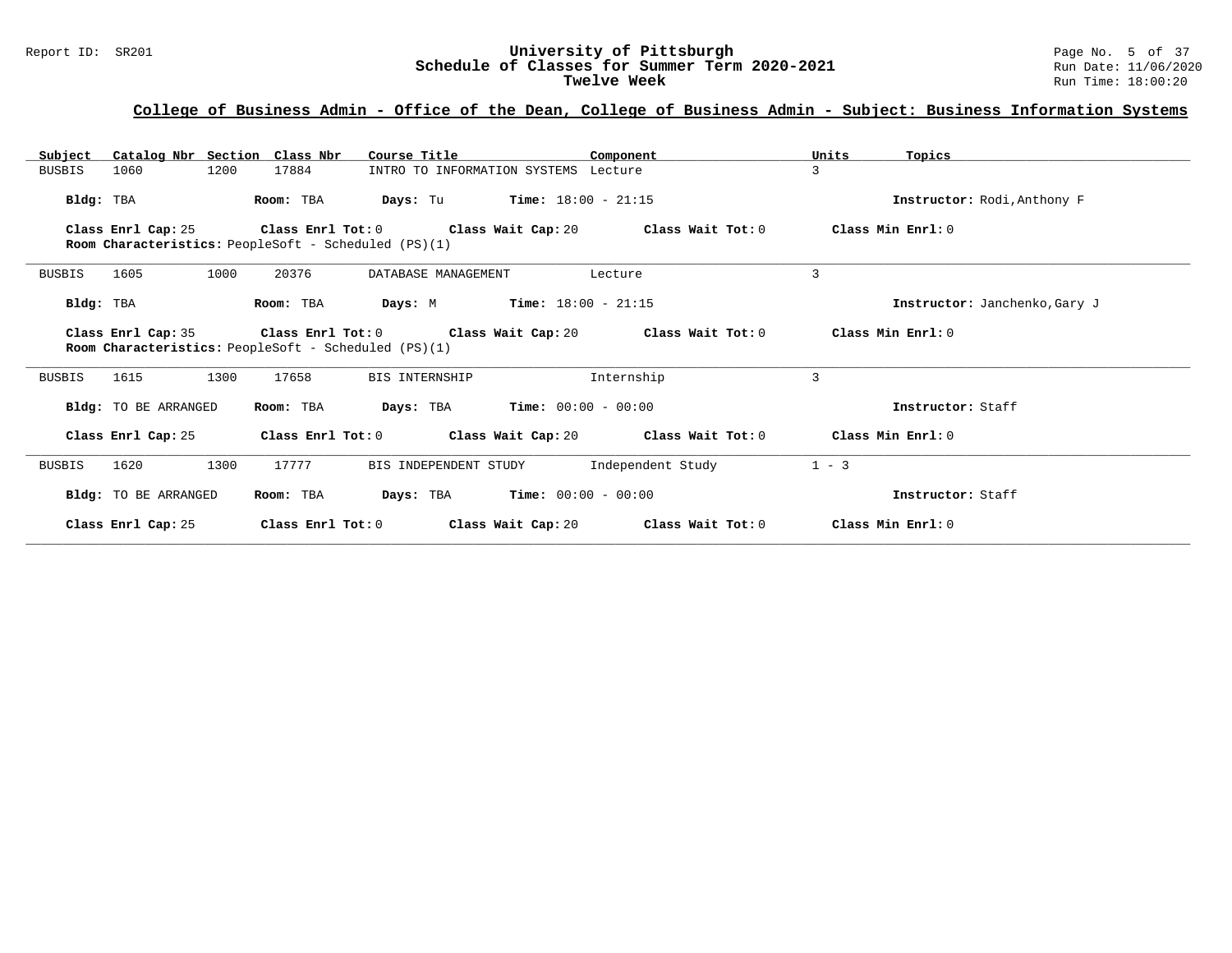# Report ID: SR201 **University of Pittsburgh University of Pittsburgh** Page No. 6 of 37<br>**Schedule of Classes for Summer Term 2020-2021** Run Date: 11/06/2020 Schedule of Classes for Summer Term 2020-2021<br>Twelve Week

## **College of Business Admin - Office of the Dean, College of Business Admin - Subject: Business Environment**

| Catalog Nbr Section Class Nbr<br>Subject | Course Title                      | Component                                       | Units<br>Topics              |
|------------------------------------------|-----------------------------------|-------------------------------------------------|------------------------------|
| 1030<br><b>BUSENV</b><br>1770            | 14810                             | BUSINSS ENVIRONMENT INDP STUDYIndependent Study | $1 - 3$                      |
| Bldg: TO BE ARRANGED                     | Room: TBA<br>Days: TBA            | $Time: 00:00 - 00:00$                           | Instructor: Jones, Raymond E |
| Class Enrl Cap: 25                       | Class Enrl Tot: 0                 | Class Wait Cap: 20 $\qquad$ Class Wait Tot: 0   | Class Min Enrl: 0            |
| 1900<br>1786IS<br><b>BUSENV</b>          | 20373<br>CBA SUMMER EDGE IS       | Independent Study                               | $\mathbf 0$                  |
| Bldg: TO BE ARRANGED                     | Room: TBA<br>Days: TBA            | $Time: 00:00 - 00:00$                           | Instructor: Staff            |
| Class Enrl Cap: 35                       | Class Enrl Tot: 0                 | Class Wait Cap: 20<br>Class Wait Tot: 0         | Class Min Enrl: 0            |
| 1900<br>1786NP<br><b>BUSENV</b>          | 20375<br>CBA SUMMER EDGE NON-PITT | Independent Study                               | $\mathbf 0$                  |
| Bldg: TO BE ARRANGED                     | Room: TBA<br>Days: TBA            | $Time: 00:00 - 00:00$                           | Instructor: Staff            |
| Class Enrl Cap: 35                       | Class Enrl Tot: $0$               | Class Wait Cap: 20<br>Class Wait Tot: 0         | Class Min Enrl: 0            |
| 1900<br><b>BUSENV</b><br>17860S          | 20374<br>CBA SUMMER EDGE OS       | Independent Study                               | $\mathbf 0$                  |
| Bldg: TO BE ARRANGED                     | Room: TBA<br>Days: TBA            | $Time: 00:00 - 00:00$                           | Instructor: Staff            |
| Class Enrl Cap: 35                       | Class Enrl Tot: 0                 | Class Wait Cap: 20<br>Class Wait Tot: 0         | Class Min Enrl: 0            |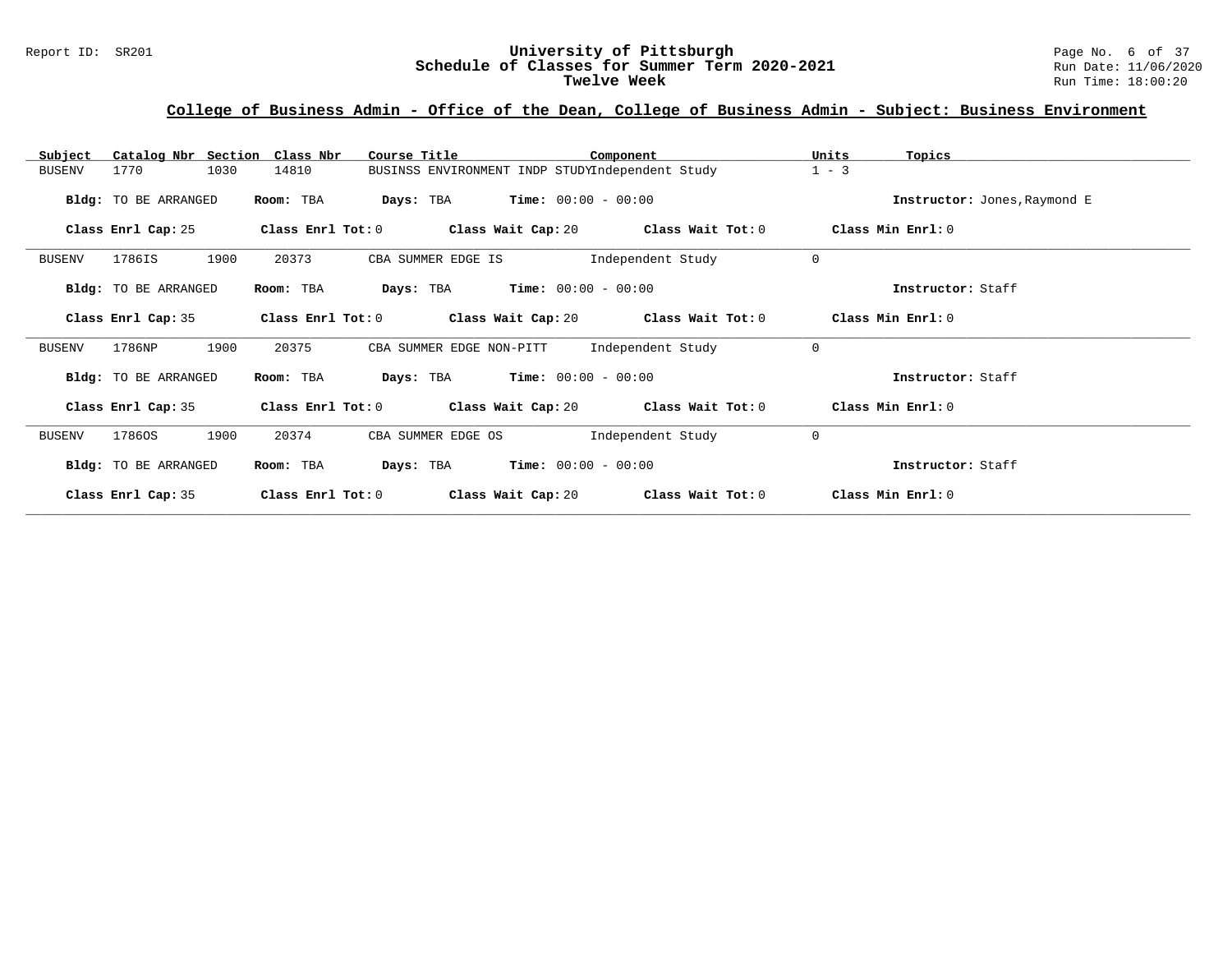#### **College of Business Admin - Office of the Dean, College of Business Admin - Subject: Business Service**

| Subject       | Catalog Nbr Section Class Nbr |      |                     | Course Title |                            |                              | Component           | Units | Topics                          |
|---------------|-------------------------------|------|---------------------|--------------|----------------------------|------------------------------|---------------------|-------|---------------------------------|
| <b>BUSERV</b> | 1365                          | 1010 | 19619               |              | GLOBAL LEADERSHIP CAPSTONE |                              | Lecture             |       |                                 |
|               | Bldg: TO BE ARRANGED          |      | Room: TBA           |              | Days: TBA                  | <b>Time:</b> $00:00 - 00:00$ |                     |       | Instructor: Schultz, Bryan Paul |
|               | Class Enrl Cap: 20            |      | Class Enrl Tot: $0$ |              |                            | Class Wait Cap: 20           | Class Wait Tot: $0$ |       | Class Min $Enrl: 0$             |
| <b>BUSERV</b> | 1370                          | 1010 | 19618               |              | FIELD PRACTICUM            |                              | Practicum           |       |                                 |
|               | Bldg: TO BE ARRANGED          |      | Room: TBA           | Days: TBA    |                            | <b>Time:</b> $00:00 - 00:00$ |                     |       | Instructor: Schultz, Bryan Paul |
|               | Class Enrl Cap: 20            |      | Class Enrl Tot: $0$ |              |                            | Class Wait Cap: 20           | Class Wait Tot: $0$ |       | Class Min $Enrl: 0$             |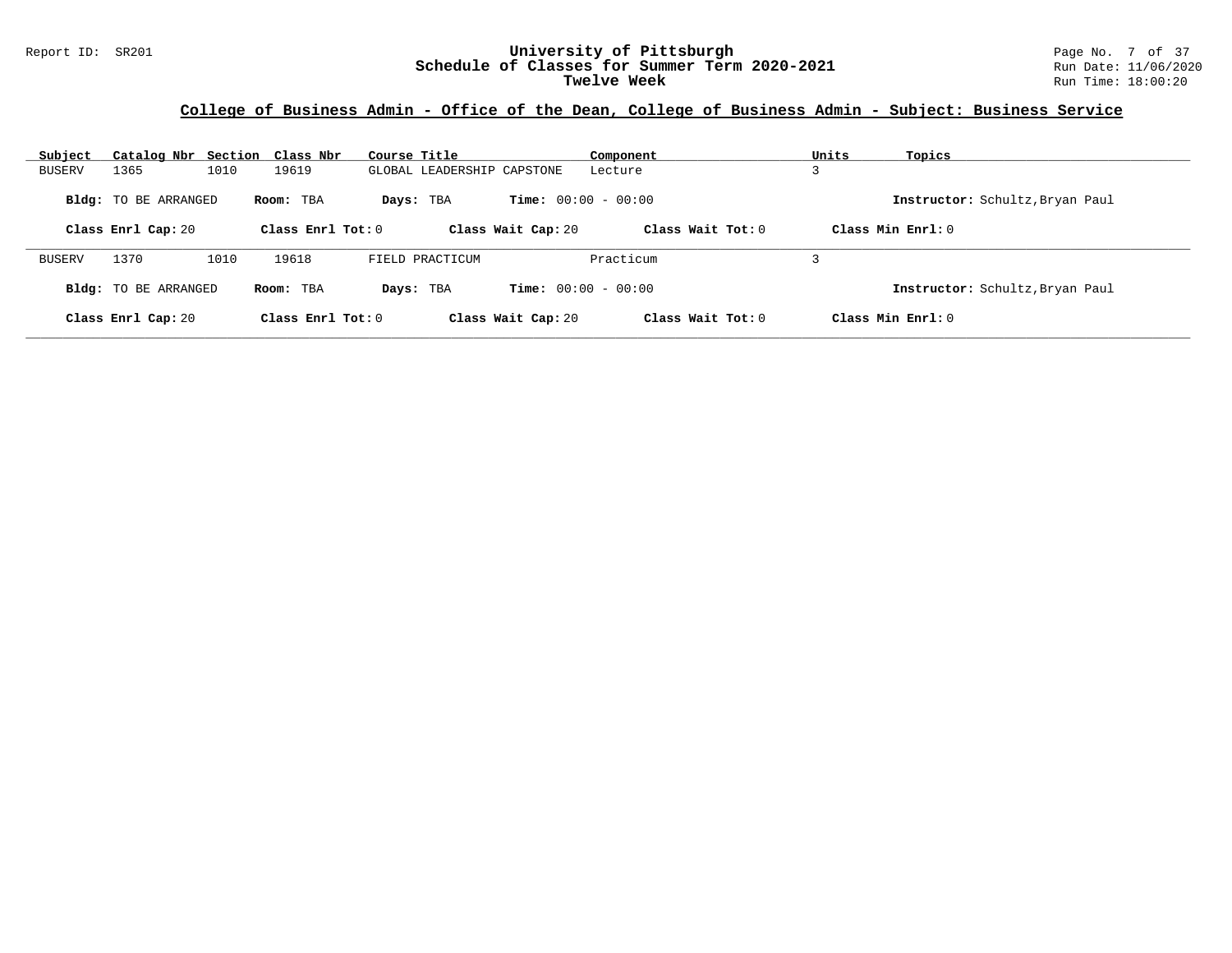#### Report ID: SR201 **University of Pittsburgh** Page No. 8 of 37 **Schedule of Classes for Summer Term 2020-2021** Run Date: 11/06/2020 **Twelve Week** Run Time: 18:00:20

## **College of Business Admin - Office of the Dean, College of Business Admin - Subject: Finance**

| Subject   |                      |      | Catalog Nbr Section Class Nbr | Course Title                                                                                | Component                                                                                     | Units          | Topics                          |
|-----------|----------------------|------|-------------------------------|---------------------------------------------------------------------------------------------|-----------------------------------------------------------------------------------------------|----------------|---------------------------------|
| BUSFIN    | 1030                 | 1010 | 11328                         | INTRODUCTION TO FINANCE                                                                     | Lecture                                                                                       | $\mathcal{L}$  |                                 |
|           | Bldg: TBA            |      |                               | <b>Room:</b> TBA <b>Days:</b> Tu <b>Time:</b> $18:00 - 21:15$                               |                                                                                               |                | Instructor: Bae, Chang Suk      |
|           | Class Enrl Cap: 39   |      |                               | Class Enrl Tot: 0 Class Wait Cap: 20                                                        | Class Wait Tot: 0                                                                             |                | Class Min Enrl: 0               |
|           |                      |      |                               | Room Characteristics: PeopleSoft - Scheduled (PS)(1)                                        |                                                                                               |                |                                 |
| BUSFIN    | 1030                 | 1015 | 20391                         | INTRODUCTION TO FINANCE                                                                     | Lecture                                                                                       | $\overline{3}$ |                                 |
| Bldg: TBA |                      |      |                               | <b>Room:</b> TBA <b>Days:</b> W <b>Time:</b> 18:00 - 21:15                                  |                                                                                               |                | Instructor: Bae, Chang Suk      |
|           |                      |      |                               |                                                                                             | Class Enrl Cap: 35 $\,$ Class Enrl Tot: 0 $\,$ Class Wait Cap: 20 $\,$ Class Wait Tot: 0 $\,$ |                | Class Min Enrl: 0               |
| BUSFIN    | 1311                 | 1045 | 20307                         | CORPORATE FINANCE Lecture                                                                   |                                                                                               | $\mathbf{3}$   |                                 |
| Bldg: TBA |                      |      |                               | <b>Room:</b> TBA <b>Days:</b> W <b>Time:</b> 18:00 - 21:15                                  |                                                                                               |                | Instructor: Qin, Lei            |
|           | Class Enrl Cap: 35   |      |                               |                                                                                             | Class Enrl Tot: $0$ Class Wait Cap: $20$ Class Wait Tot: $0$                                  |                | Class Min Enrl: 0               |
|           |                      |      |                               | Room Characteristics: PeopleSoft - Scheduled (PS)(1)                                        |                                                                                               |                |                                 |
| BUSFIN    | 1321                 | 1000 | 20426                         | INVESTMENT MANAGEMENT                                                                       | Lecture                                                                                       | 3              |                                 |
|           | Bldg: TBA            |      | Room: TBA                     | <b>Days:</b> M <b>Time:</b> $18:00 - 21:15$                                                 |                                                                                               |                | Instructor: Elshahat, Ahmed     |
|           | Class Enrl Cap: 35   |      |                               |                                                                                             | Class Enrl Tot: $0$ Class Wait Cap: $20$ Class Wait Tot: $0$                                  |                | Class Min Enrl: 0               |
| BUSFIN    | 1331                 | 1200 | 18136                         | FINANCL INSTITUTIONS & MARKETSLecture                                                       |                                                                                               | $\mathbf{3}$   |                                 |
|           | Bldg: TBA            |      |                               | <b>Room:</b> TBA $\qquad \qquad$ <b>Days:</b> Tu $\qquad \qquad$ <b>Time:</b> 18:00 - 21:15 |                                                                                               |                | Instructor: Yalin, Mehmet Fatih |
|           | Class Enrl Cap: 32   |      | Class Enrl Tot: 0             | Room Characteristics: PeopleSoft - Scheduled (PS)(1)                                        | Class Wait Cap: 20 Class Wait Tot: 0                                                          |                | Class Min Enrl: 0               |
| BUSFIN    | 1390                 | 1040 | 15896                         | FINANCE INTERNSHIP                                                                          | Internship                                                                                    | 3              |                                 |
|           | Bldg: TO BE ARRANGED |      |                               | Room: TBA $Days: TBA$ Time: $00:00 - 00:00$                                                 |                                                                                               |                | Instructor: Sukits, Jay William |
|           |                      |      |                               |                                                                                             | Class Enrl Cap: 35 $\,$ Class Enrl Tot: 0 $\,$ Class Wait Cap: 20 $\,$ Class Wait Tot: 0 $\,$ |                | Class Min Enrl: 0               |
| BUSFIN    | 1395                 | 1010 | 11332                         | FINANCE INDEPENDENT STUDY Independent Study                                                 |                                                                                               | $1 - 3$        |                                 |
|           | Bldg: TO BE ARRANGED |      |                               | Room: TBA $Days:$ TBA $Time: 00:00 - 00:00$                                                 |                                                                                               |                | Instructor: Yalin, Mehmet Fatih |
|           | Class Enrl Cap: 25   |      |                               | Class Enrl Tot: 0 Class Wait Cap: 20                                                        | Class Wait Tot: 0                                                                             |                | Class Min Enrl: 0               |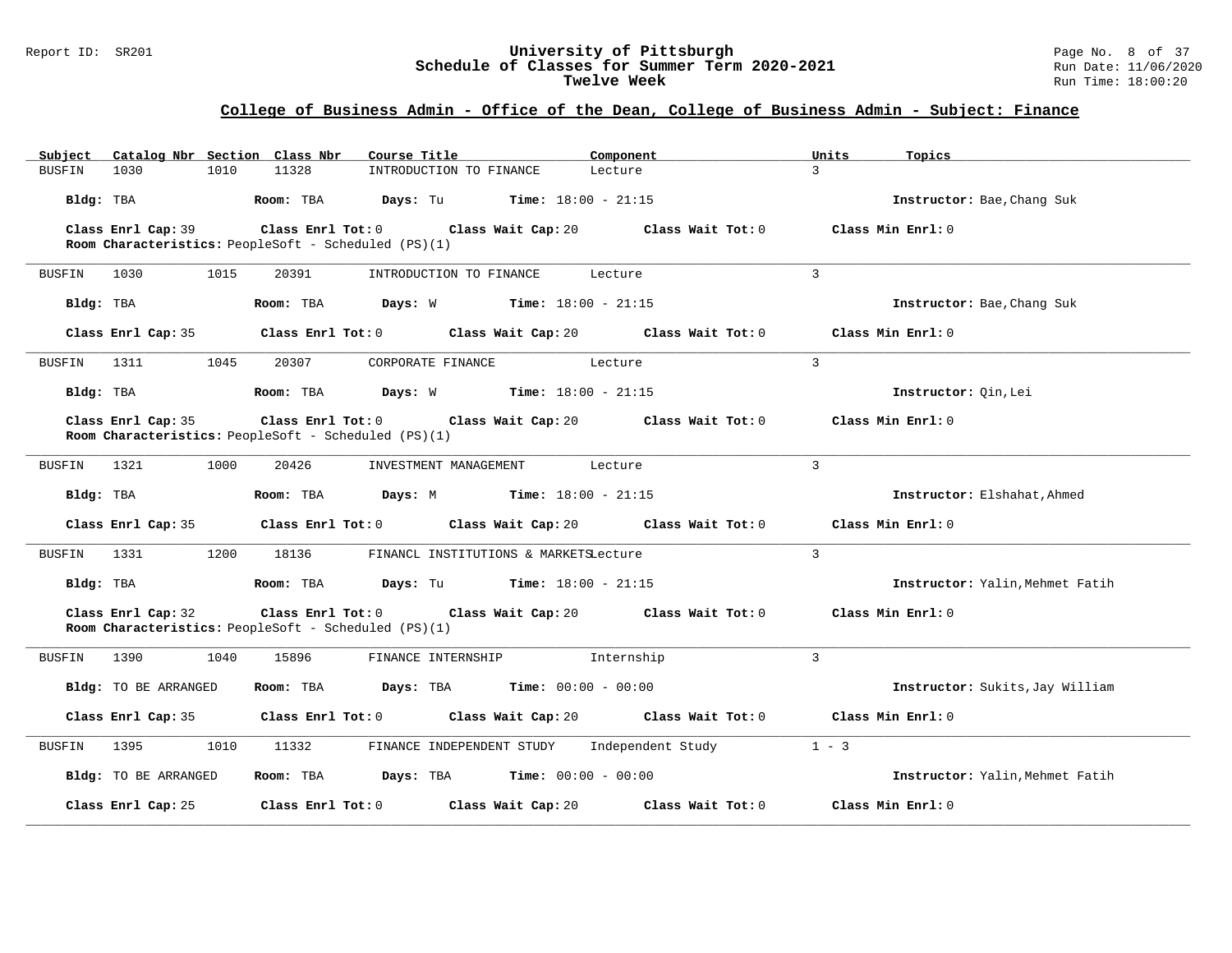## **College of Business Admin - Office of the Dean, College of Business Admin - Subject: Human Resources Management**

| Subject       | Catalog Nbr Section Class Nbr                     |      |                                  | Course Title                                    |                                                    | Component           | Units   | Topics                                             |
|---------------|---------------------------------------------------|------|----------------------------------|-------------------------------------------------|----------------------------------------------------|---------------------|---------|----------------------------------------------------|
| <b>BUSHRM</b> | 1690                                              | 1030 | 15897                            | HUMN RESOURCES MGMNT INTRNSHIPInternship        |                                                    |                     |         |                                                    |
|               | <b>Bldg:</b> TO BE ARRANGED<br>Class Enrl Cap: 35 |      | Room: TBA<br>Class Enrl Tot: $0$ | Days: TBA                                       | <b>Time:</b> $00:00 - 00:00$<br>Class Wait Cap: 20 | Class Wait Tot: $0$ |         | Instructor: Good, Deborah C<br>Class Min $Enrl: 0$ |
| <b>BUSHRM</b> | 1695                                              | 1010 | 11326                            | HUMN RESOURCS MGMNT INDP STUDYIndependent Study |                                                    |                     | $1 - 3$ |                                                    |
|               | <b>Bldg:</b> TO BE ARRANGED                       |      | Room: TBA                        | Days: TBA                                       | <b>Time:</b> $00:00 - 00:00$                       |                     |         | Instructor: Staff                                  |
|               | Class Enrl Cap: 25                                |      | Class Enrl Tot: $0$              |                                                 | Class Wait Cap: 20                                 | Class Wait Tot: 0   |         | Class Min Enrl: 0                                  |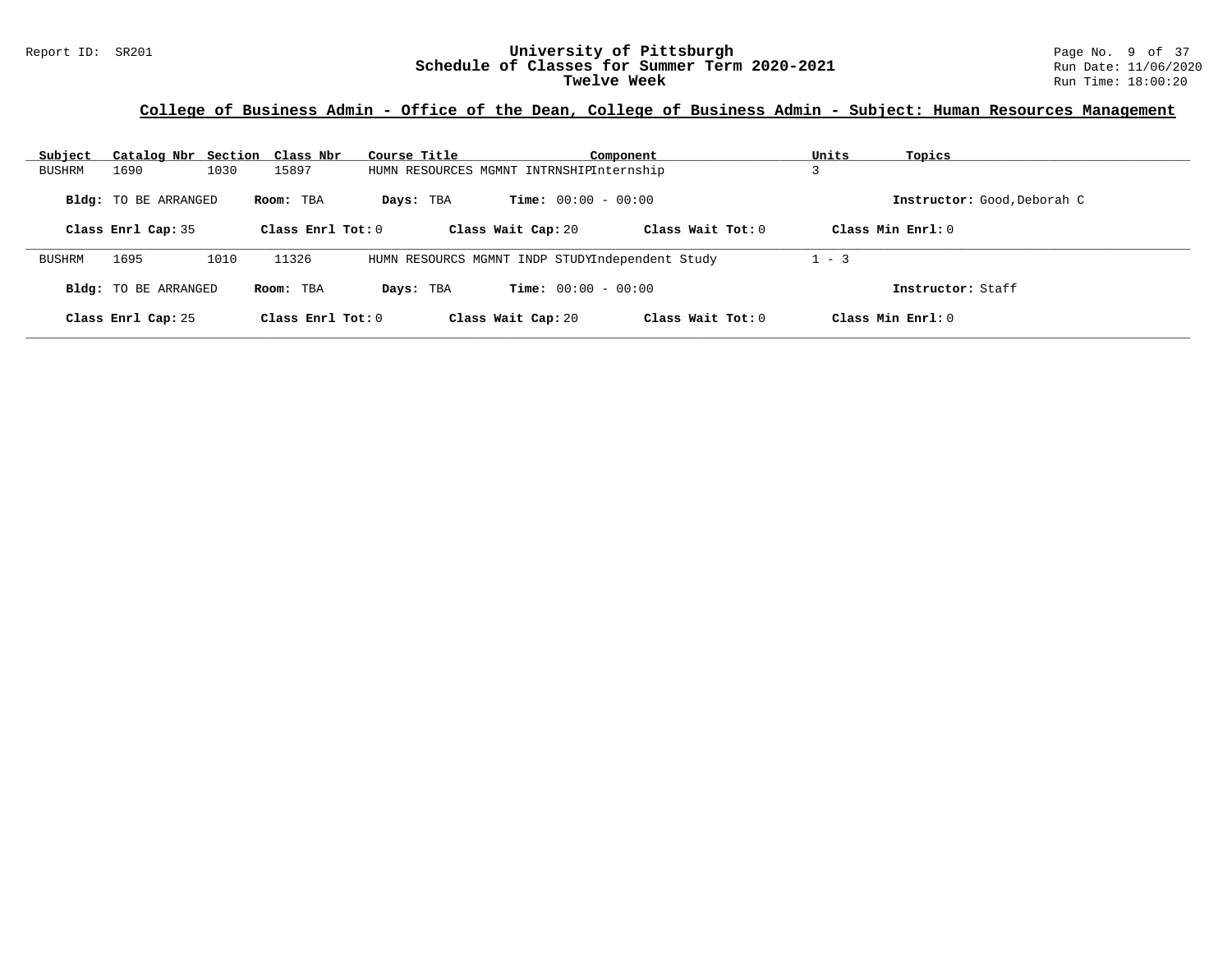#### Report ID: SR201 **University of Pittsburgh** Page No. 10 of 37 **Schedule of Classes for Summer Term 2020-2021** Run Date: 11/06/2020 **Twelve Week** Run Time: 18:00:20

## **College of Business Admin - Office of the Dean, College of Business Admin - Subject: Marketing**

| Catalog Nbr Section Class Nbr<br>Subject | Course Title                                                                                   | Component                                     | Units<br>Topics             |
|------------------------------------------|------------------------------------------------------------------------------------------------|-----------------------------------------------|-----------------------------|
| 1010<br>1040<br>BUSMKT                   | 11324<br>INTRODUCTION TO MARKETING                                                             | Lecture                                       | 3                           |
| Bldg: TBA                                | Days: Th<br>Room: TBA                                                                          | <b>Time:</b> $18:00 - 21:15$                  | Instructor: Basu, Meheli    |
| Class Enrl Cap: 38                       | Class Enrl Tot: 0                                                                              | Class Wait Cap: 20 $\qquad$ Class Wait Tot: 0 | Class Min Enrl: 0           |
|                                          | <b>Room Characteristics:</b> Media - Data Projector/Monitor(1), PeopleSoft - Scheduled (PS)(1) |                                               |                             |
|                                          |                                                                                                |                                               |                             |
| 1490<br>1030<br><b>BUSMKT</b>            | 15898<br>MARKETING INTERNSHIP                                                                  | Internship                                    | 3                           |
| <b>Bldg:</b> TO BE ARRANGED              | Room: TBA<br>Days: TBA                                                                         | <b>Time:</b> $00:00 - 00:00$                  | Instructor: Gilbert, Robert |
| Class Enrl Cap: 35                       | Class Enrl Tot: 0<br>Class Wait Cap: 20                                                        | Class Wait Tot: 0                             | Class Min Enrl: 0           |
| 1010<br>1495<br>BUSMKT                   | 11331<br>MARKETING INDEPENDENT STUDY                                                           | Independent Study                             | $1 - 3$                     |
|                                          |                                                                                                |                                               |                             |
| <b>Bldg:</b> TO BE ARRANGED              | Room: TBA<br>Days: TBA                                                                         | <b>Time:</b> $00:00 - 00:00$                  | Instructor: Staff           |
| Class Enrl Cap: 25                       | Class Wait Cap: 20<br>$Class$ $Enr1$ $Tot: 0$                                                  | Class Wait Tot: 0                             | Class Min Enrl: 0           |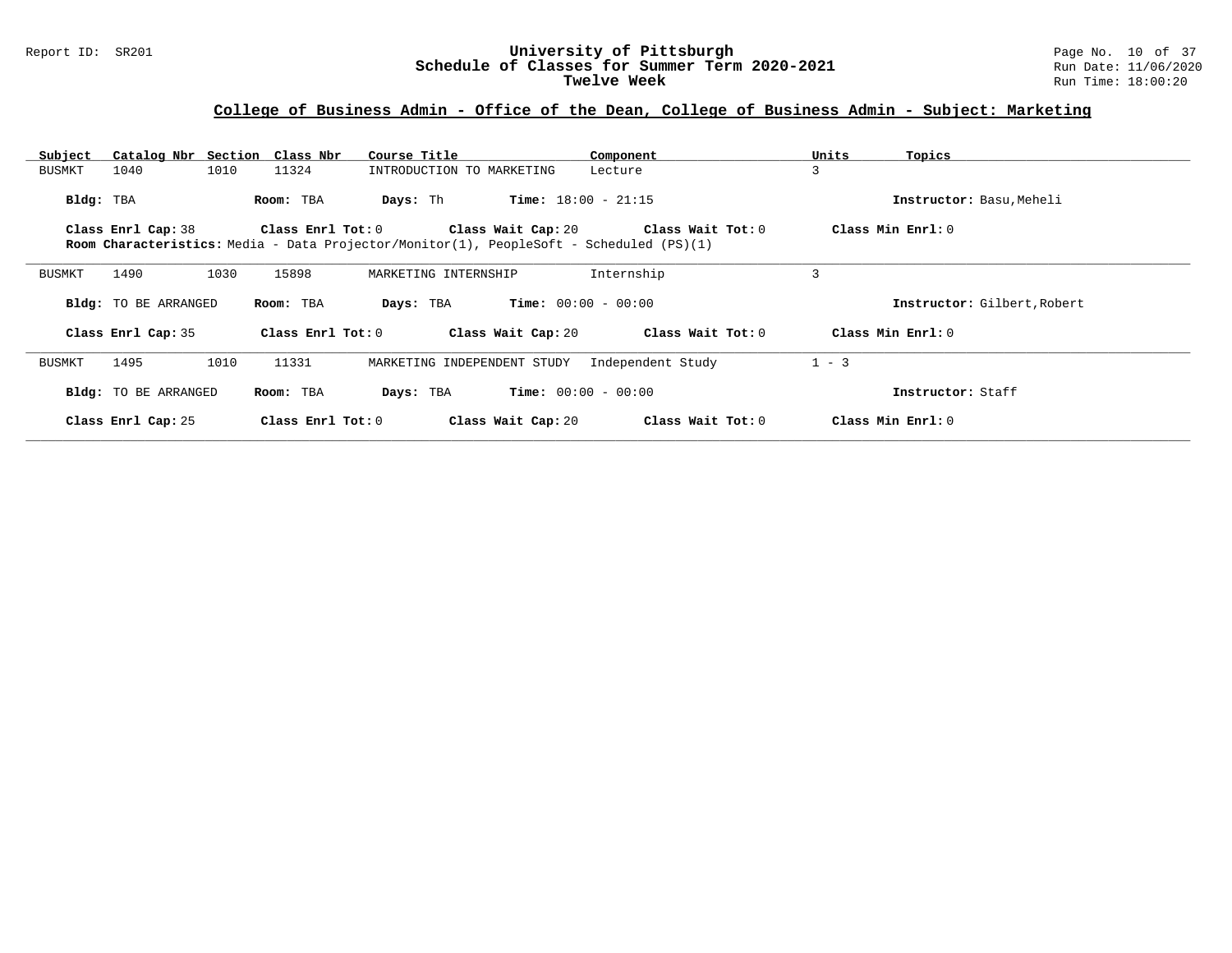#### Report ID: SR201 **University of Pittsburgh** Page No. 11 of 37 **Schedule of Classes for Summer Term 2020-2021** Run Date: 11/06/2020 **Twelve Week** Run Time: 18:00:20

## **College of Business Admin - Office of the Dean, College of Business Admin - Subject: Organizational Behavior**

| Subject   | Catalog Nbr Section Class Nbr |      |                       | Course Title                                                                                   |                                                 | Component         | Units   | Topics                      |
|-----------|-------------------------------|------|-----------------------|------------------------------------------------------------------------------------------------|-------------------------------------------------|-------------------|---------|-----------------------------|
| BUSORG    | 1101                          | 1010 | 11334                 |                                                                                                | FUNDAMNTLS OF BUS COMMUNICTN Lecture            |                   |         |                             |
| Bldg: TBA |                               |      | Room: TBA             | Days: W                                                                                        | <b>Time:</b> $18:00 - 21:15$                    |                   |         | Instructor: Kerr, Carolyn E |
|           | Class Enrl Cap: 25            |      | Class $Enrl$ Tot: $0$ | <b>Room Characteristics:</b> Media - Data Projector/Monitor(1), PeopleSoft - Scheduled (PS)(1) | Class Wait Cap: 20                              | Class Wait Tot: 0 |         | Class Min Enrl: 0           |
| BUSORG    | 1670                          | 1010 | 11327                 |                                                                                                | ORGANIZATIONAL BEHAVR IND STDYIndependent Study |                   | $1 - 3$ |                             |
|           | <b>Bldg:</b> TO BE ARRANGED   |      | Room: TBA             | Days: TBA                                                                                      | <b>Time:</b> $00:00 - 00:00$                    |                   |         | Instructor: Staff           |
|           | Class Enrl Cap: 25            |      | Class Enrl Tot: $0$   |                                                                                                | Class Wait Cap: 20                              | Class Wait Tot: 0 |         | Class Min Enrl: 0           |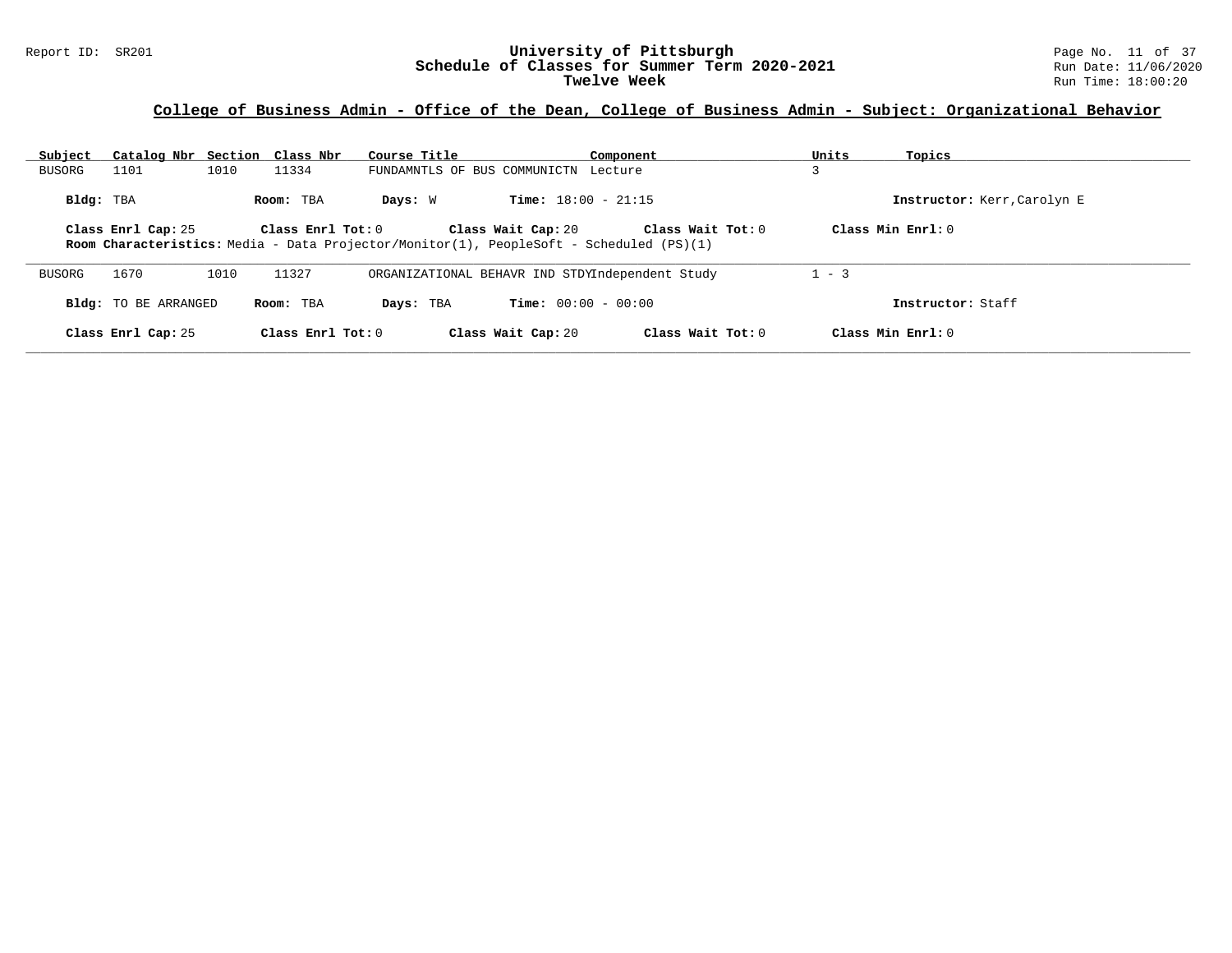# Report ID: SR201 **University of Pittsburgh University of Pittsburgh** Page No. 12 of 37<br>**Schedule of Classes for Summer Term 2020-2021** Run Date: 11/06/2020 Schedule of Classes for Summer Term 2020-2021<br>Twelve Week

## **College of Business Admin - Office of the Dean, College of Business Admin - Subject: Quant Mthds/Operations Mgt**

| Catalog Nbr Section Class Nbr<br>Subject                                   | Course Title                                                                                         | Component                                     | Units<br>Topics                       |
|----------------------------------------------------------------------------|------------------------------------------------------------------------------------------------------|-----------------------------------------------|---------------------------------------|
| 1010<br><b>BUSQOM</b><br>0050                                              | 11319<br>QUANTITATIVE METHODS                                                                        | Lecture                                       | 3                                     |
| Bldg: TBA                                                                  | Room: TBA<br>$Time: 18:00 - 21:15$<br>Days: W                                                        |                                               | Instructor: Martis, John F            |
| Class Enrl Cap: 38<br>Room Characteristics: PeopleSoft - Scheduled (PS)(1) | Class Enrl Tot: 0<br>Class Wait Cap: 20                                                              | Class Wait Tot: 0                             | Class Min Enrl: 0                     |
| 1010<br><b>BUSQOM</b><br>1070                                              | 11325<br>OPERATIONS MANAGEMENT                                                                       | Lecture                                       | 3                                     |
| Bldg: TBA                                                                  | <b>Time:</b> $18:00 - 21:15$<br>Room: TBA<br>Days: W                                                 |                                               | Instructor: McMorrow, Paul A          |
| Class Enrl Cap: 40<br>Room Characteristics: PeopleSoft - Scheduled (PS)(1) | Class Enrl Tot: 0<br>Class Wait Cap: 20                                                              | Class Wait Tot: 0                             | Class Min Enrl: 0                     |
| 1070<br>1500<br><b>BUSQOM</b>                                              | 18388<br>OPERATIONS MANAGEMENT                                                                       | Lecture                                       | 3                                     |
| Bldg: TO BE ARRANGED                                                       | $Time: 00:00 - 00:00$<br>Room: TBA<br>Days: TBA                                                      |                                               | Instructor: Hegde, Gajanan G          |
|                                                                            |                                                                                                      |                                               | Koller, Hillary J                     |
| Class Enrl Cap: 35                                                         | Class Enrl Tot: 0                                                                                    | Class Wait Cap: 20 $\qquad$ Class Wait Tot: 0 | Class Min Enrl: 0                     |
| 1250<br><b>BUSQOM</b><br>1725                                              | 14803<br>GLOBAL SUPPLY NETWORKS                                                                      | Independent Study                             | 3                                     |
| Bldg: TO BE ARRANGED                                                       | Room: TBA<br>Days: TBA                                                                               | <b>Time:</b> $00:00 - 00:00$                  | Instructor: Whitehead, Jeffrey Robert |
|                                                                            |                                                                                                      |                                               | Koller, Hillary J                     |
| Class Enrl Cap: 25                                                         | Class Enrl Tot: $0$<br>Class Wait Cap: 20<br>Attributes: Global Studies, Undergraduate Global Health | Class Wait Tot: 0                             | Class Min Enrl: 0                     |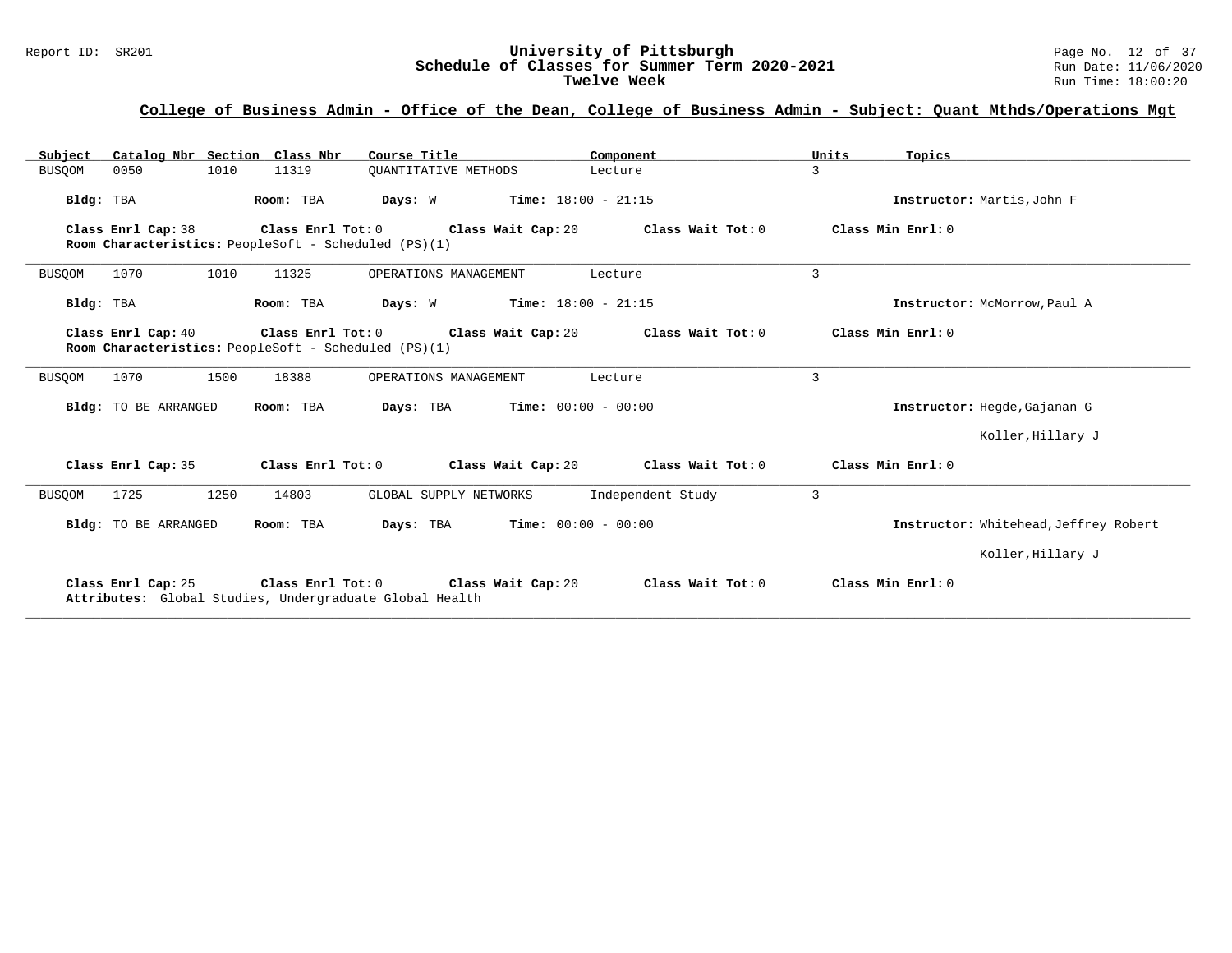# Report ID: SR201 **University of Pittsburgh University of Pittsburgh** Page No. 13 of 37<br>**Schedule of Classes for Summer Term 2020-2021** Run Date: 11/06/2020 Schedule of Classes for Summer Term 2020-2021<br>Twelve Week

## **College of Business Admin - Office of the Dean, College of Business Admin - Subject: Supply Chain Management**

| Subject       |                             | Catalog Nbr Section Class Nbr | Course Title                | Component                    | Units<br>Topics     |  |
|---------------|-----------------------------|-------------------------------|-----------------------------|------------------------------|---------------------|--|
| <b>BUSSCM</b> | 1790                        | 17659<br>1300                 | SUPPLY CHAIN MGMT IND STUDY | Independent Study            | $-3$                |  |
|               | <b>Bldg:</b> TO BE ARRANGED | Room: TBA                     | Days: TBA                   | <b>Time:</b> $00:00 - 00:00$ | Instructor: Staff   |  |
|               | Class Enrl Cap: 25          | Class Enrl Tot: $0$           | Class Wait Cap: 20          | Class Wait Tot: $0$          | Class Min Enrl: 0   |  |
| <b>BUSSCM</b> | 1795                        | 1300<br>17660                 | SUPPLY CHAIN MGT INTERNSHIP | Internship                   |                     |  |
|               | <b>Bldg:</b> TO BE ARRANGED | Room: TBA                     | Days: TBA                   | <b>Time:</b> $00:00 - 00:00$ | Instructor: Staff   |  |
|               | Class Enrl Cap: 25          | Class Enrl Tot: $0$           | Class Wait Cap: 20          | Class Wait Tot: 0            | Class Min $Enrl: 0$ |  |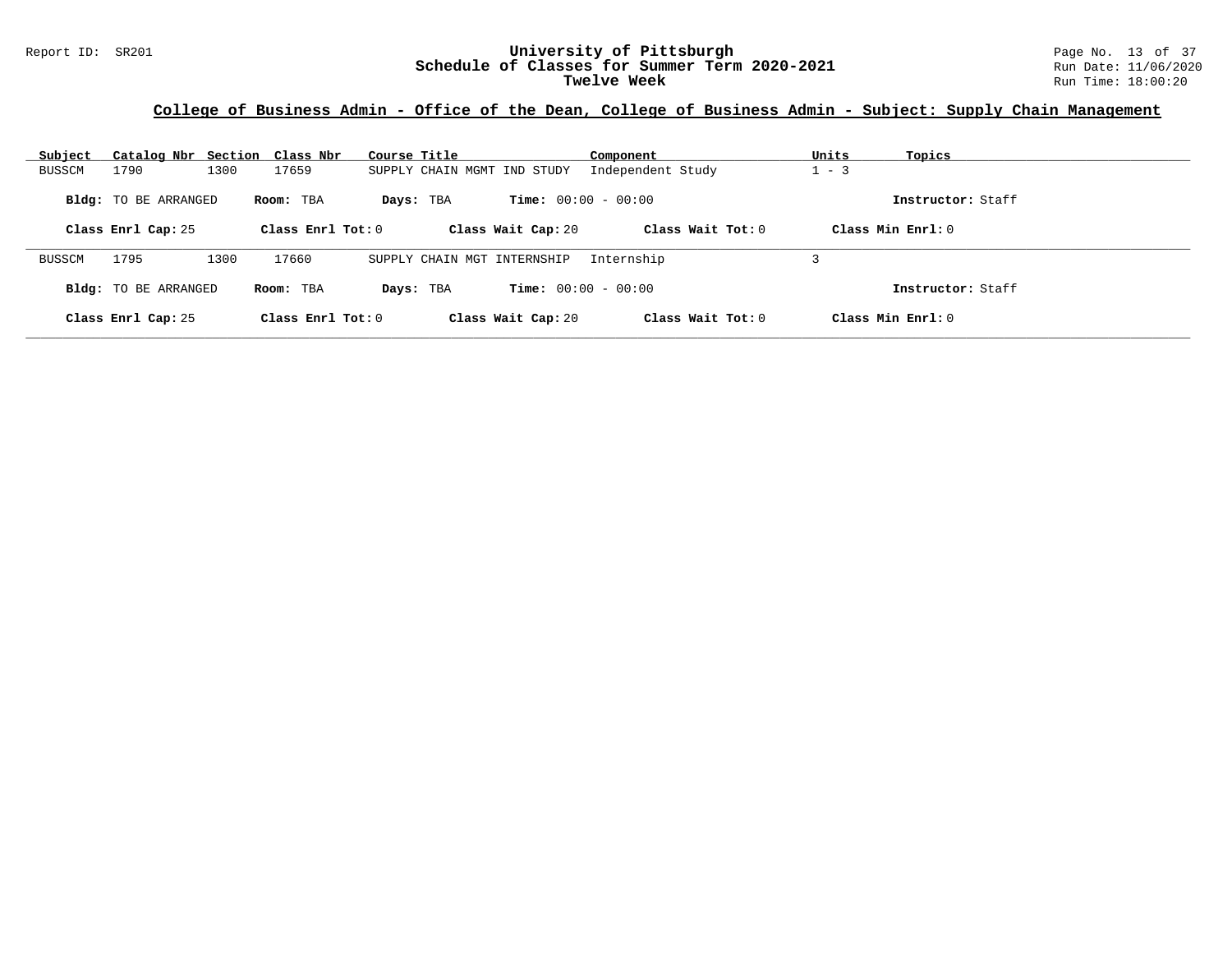# Report ID: SR201 **University of Pittsburgh University of Pittsburgh** Page No. 14 of 37<br>**Schedule of Classes for Summer Term 2020-2021** Run Date: 11/06/2020 Schedule of Classes for Summer Term 2020-2021<br>Twelve Week

| Catalog Nbr Section Class Nbr<br>Subject                                                                                                                            | Course Title                                                             | Component         | Units<br>Topics               |
|---------------------------------------------------------------------------------------------------------------------------------------------------------------------|--------------------------------------------------------------------------|-------------------|-------------------------------|
| <b>BUSSPP</b><br>0020<br>1010<br>19170                                                                                                                              | MANAGING COMPLEX ENVIRONMENTS Lecture                                    |                   | 3                             |
| Bldg: TO BE ARRANGED<br>Room: TBA                                                                                                                                   | <b>Days:</b> TBA <b>Time:</b> $00:00 - 00:00$                            |                   | Instructor: Koller, Hillary J |
|                                                                                                                                                                     |                                                                          |                   | Jones, Raymond E              |
| Class Enrl Tot: 0<br>Class Enrl Cap: 25<br>Attributes: Global Studies                                                                                               | Class Wait Cap: 20                                                       | Class Wait Tot: 0 | Class Min Enrl: 0             |
| 1080<br>1010<br>11329<br><b>BUSSPP</b>                                                                                                                              | STRATEGIC MANAGEMENT                                                     | Lecture           | 3                             |
| Room: TBA<br>Bldg: TBA                                                                                                                                              | <b>Days:</b> Tu <b>Time:</b> $18:00 - 21:15$                             |                   | Instructor: Harper, Paul T    |
| Class Enrl Cap: 40 $\qquad$ Class Enrl Tot: 0 $\qquad$ Class Wait Cap: 20 $\qquad$ Class Wait Tot: 0<br><b>Room Characteristics:</b> PeopleSoft - Scheduled (PS)(1) |                                                                          |                   | Class Min Enrl: 0             |
| 1010<br>1790<br>11330<br><b>BUSSPP</b>                                                                                                                              | GLOBAL MGMT INTERNSHIP                                                   | Internship        | $1 - 3$                       |
| Room: TBA<br>Bldg: TO BE ARRANGED                                                                                                                                   | <b>Days:</b> TBA <b>Time:</b> $00:00 - 00:00$                            |                   | Instructor: Staff             |
| Class Enrl Cap: 25<br>Attributes: Global Studies                                                                                                                    | Class Enrl Tot: 0 $\qquad$ Class Wait Cap: 20 $\qquad$ Class Wait Tot: 0 |                   | Class Min Enrl: 0             |
| 1795<br>1300<br>17651<br>BUSSPP                                                                                                                                     | GLOBAL MGMT INDP STUDY                                                   | Independent Study | $1 - 3$                       |
| Room: TBA<br>Bldg: TO BE ARRANGED                                                                                                                                   | <b>Days:</b> TBA <b>Time:</b> $00:00 - 00:00$                            |                   | Instructor: Staff             |
| Class Enrl Cap: 25<br>Class Enrl Tot: 0                                                                                                                             | Class Wait Cap: 20                                                       | Class Wait Tot: 0 | Class Min Enrl: 0             |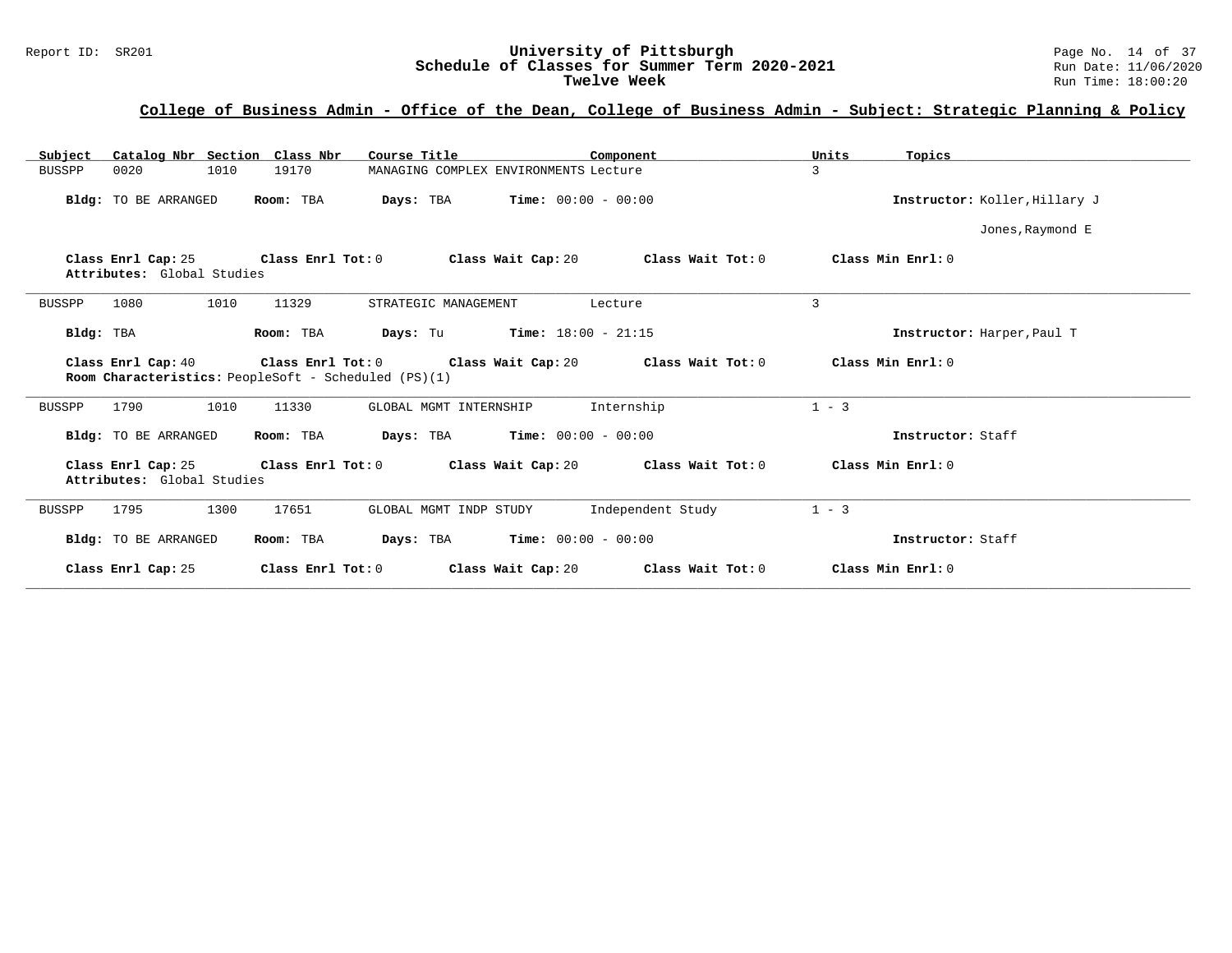#### Report ID: SR201 **University of Pittsburgh University of Pittsburgh** Page No. 15 of 37<br>**Schedule of Classes for Summer Term 2020-2021** Run Date: 11/06/2020 **Schedule of Classes for Summer Term 2020-2021** Run Date: 11/06/2020<br>**Four Week - First** Run Time: 18:00:20 Four Week - First

| Catalog Nbr Section Class Nbr<br>Subject                             | Course Title<br>Component                                    | Units<br>Topics               |
|----------------------------------------------------------------------|--------------------------------------------------------------|-------------------------------|
| <b>BUSSPP</b><br>0036<br>1010                                        | 11338<br>MCE+3 INT'L FIELD PROJ-GERMANYLecture               | $\mathcal{L}$                 |
| Bldg: TO BE ARRANGED                                                 | Room: TBA<br>Days: TBA<br><b>Time:</b> $00:00 - 00:00$       | Instructor: Feick, Lawrence F |
|                                                                      |                                                              | Koller, Hillary J             |
| Class Enrl Cap: 25<br>Attributes: Germany                            | Class Enrl Tot: 0<br>Class Wait Cap: 20<br>Class Wait Tot: 0 | Class Min Enrl: 0             |
| 1020<br>0036IS<br><b>BUSSPP</b>                                      | 14738<br>MCE+3 INT'L FLD PROJ-GERY - ISLecture               | $\Omega$                      |
| Bldg: TO BE ARRANGED                                                 | Room: TBA<br>Days: TBA<br><b>Time:</b> $00:00 - 00:00$       | Instructor: Koller, Hillary J |
| Class Enrl Cap: 35<br>Attributes: Germany                            | Class Enrl Tot: 0<br>Class Wait Cap: 20<br>Class Wait Tot: 0 | Class Min Enrl: 0             |
| 1020<br><b>BUSSPP</b><br>00360S                                      | 14739<br>MCE+3 INT'L FLD PROJ-GERY - OSLecture               | $\mathbf 0$                   |
| Bldg: TO BE ARRANGED                                                 | <b>Time:</b> $00:00 - 00:00$<br>Room: TBA<br>Days: TBA       | Instructor: Staff             |
| Class Enrl Cap: 35<br>Attributes: Germany                            | Class Wait Cap: 20<br>Class Enrl Tot: 0<br>Class Wait Tot: 0 | Class Min Enrl: 0             |
| 0037<br>1010<br><b>BUSSPP</b>                                        | 11337<br>MCE+3: INT'L FLD PROJ-COS RICALecture               | 3                             |
| Bldg: WEB Based Class                                                | Room: TBA<br>Days: TBA<br><b>Time:</b> $00:00 - 00:00$       | Instructor: Koller, Hillary J |
|                                                                      |                                                              | Teeter, Ryan A                |
| Class Enrl Cap: 25<br>Attributes: Costa Rica, Latin American Studies | Class Enrl Tot: 0<br>Class Wait Cap: 20<br>Class Wait Tot: 0 | Class Min Enrl: 0             |
| 0037IS<br>1020<br><b>BUSSPP</b>                                      | 14740<br>MCE+3INT'L FLD PROJ CO RICA ISLecture               | $\Omega$                      |
| Bldg: TO BE ARRANGED                                                 | Room: TBA<br>Days: TBA<br><b>Time:</b> $00:00 - 00:00$       | Instructor: Staff             |
| Class Enrl Cap: 35<br>Attributes: Costa Rica                         | Class Enrl Tot: 0<br>Class Wait Cap: 20<br>Class Wait Tot: 0 | Class Min Enrl: 0             |
| 1020<br><b>BUSSPP</b><br>00370S                                      | 14741<br>MCE+3INT'L FLD PROJ CO RICA OSLecture               | $\mathbf 0$                   |
| Bldg: TO BE ARRANGED                                                 | <b>Time:</b> $00:00 - 00:00$<br>Room: TBA<br>Days: TBA       | Instructor: Staff             |
| Class Enrl Cap: 35<br>Attributes: Costa Rica                         | Class Enrl Tot: 0<br>Class Wait Cap: 20<br>Class Wait Tot: 0 | Class Min Enrl: 0             |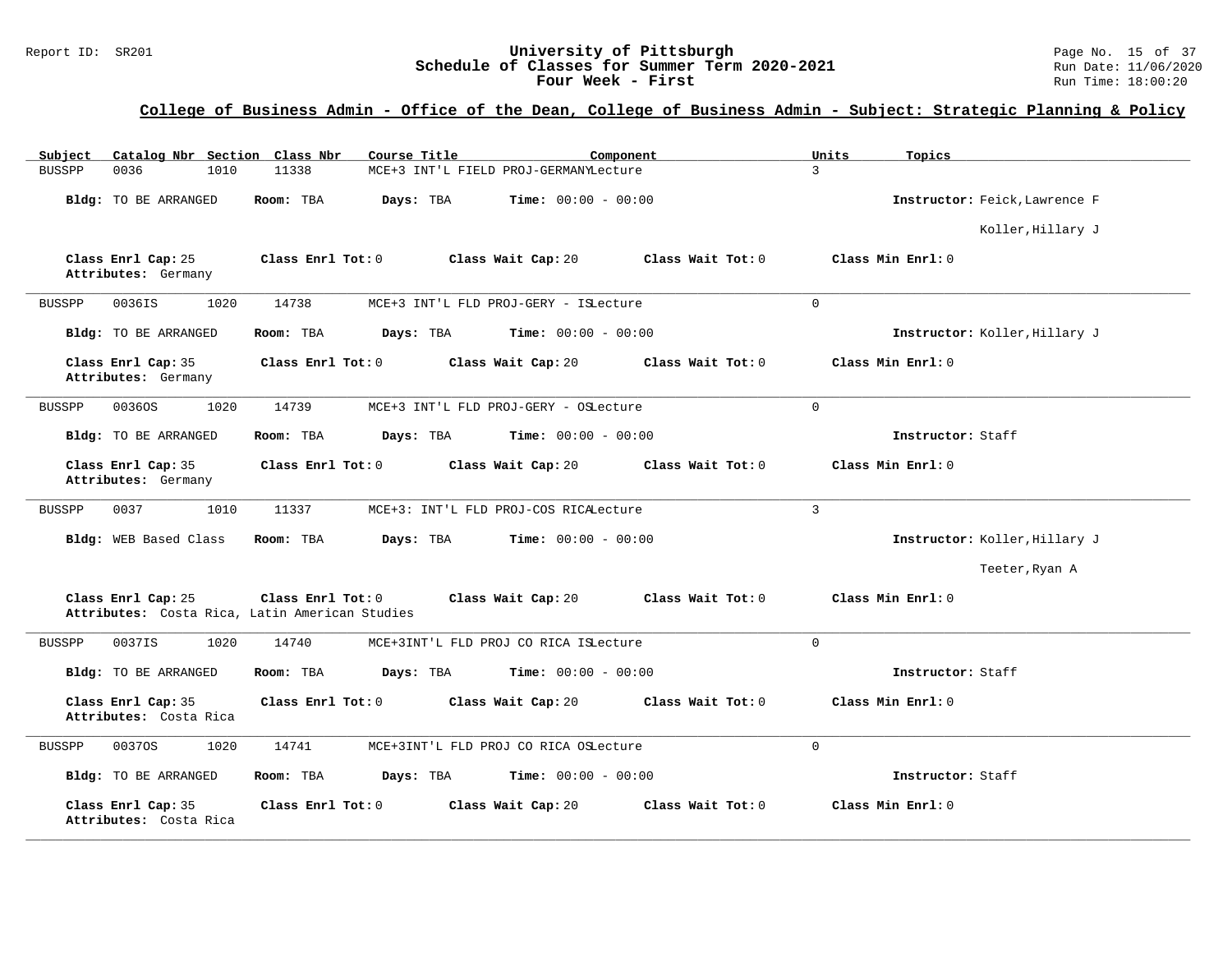#### Report ID: SR201 **1988 Mage 10: SR201 University of Pittsburgh** Page No. 16 of 37<br>**Schedule of Classes for Summer Term 2020-2021** Run Date: 11/06/2020 **Schedule of Classes for Summer Term 2020-2021** Run Date: 11/06/2020<br>**Four Week - First** Run Time: 18:00:20 Four Week - First

| Catalog Nbr Section Class Nbr<br>Subject  | Course Title                                   | Component                    | Units<br>Topics               |
|-------------------------------------------|------------------------------------------------|------------------------------|-------------------------------|
| 0038<br>1010<br><b>BUSSPP</b>             | 11336<br>MCE+3: INT'L FIELD PROJ-CHINA Lecture |                              | 3                             |
| Bldg: TO BE ARRANGED                      | Room: TBA<br>Days: TBA                         | <b>Time:</b> $00:00 - 00:00$ | Instructor: Koller, Hillary J |
|                                           |                                                |                              | Li, Lei                       |
| Class Enrl Cap: 25<br>Attributes: China   | Class Enrl Tot: 0<br>Class Wait Cap: 20        | Class Wait Tot: 0            | Class Min Enrl: 0             |
| 1020<br>0038IS<br><b>BUSSPP</b>           | 14742<br>MCE+3 INT'L FLD PROJ-CHINA -ISLecture |                              | $\Omega$                      |
| <b>Bldg:</b> TO BE ARRANGED               | Room: TBA<br>Days: TBA                         | <b>Time:</b> $00:00 - 00:00$ | Instructor: Koller, Hillary J |
| Class Enrl Cap: 35<br>Attributes: China   | Class Enrl Tot: 0<br>Class Wait Cap: 20        | Class Wait Tot: 0            | Class Min Enrl: 0             |
| 1020<br>BUSSPP<br>00380S                  | 14743<br>MCE+3 INT'L FLD PROJ-CHINA -OSLecture |                              | $\mathbf 0$                   |
| Bldg: TO BE ARRANGED                      | Room: TBA<br>Days: TBA                         | <b>Time:</b> $00:00 - 00:00$ | Instructor: Koller, Hillary J |
| Class Enrl Cap: 35<br>Attributes: China   | Class Enrl Tot: 0<br>Class Wait Cap: 20        | Class Wait Tot: 0            | Class Min Enrl: 0             |
| 1350<br><b>BUSSPP</b><br>0041             | 14720<br>MCE+3 INT'L FIELD PROJ-VIETNAMLecture |                              | $\overline{3}$                |
| Bldg: TO BE ARRANGED                      | Room: TBA<br>Days: TBA                         | <b>Time:</b> $00:00 - 00:00$ | Instructor: Koller, Hillary J |
|                                           |                                                |                              | Johnson, Ellen M              |
| Class Enrl Cap: 25<br>Attributes: Vietnam | Class Enrl Tot: 0<br>Class Wait Cap: 20        | Class Wait Tot: 0            | Class Min Enrl: 0             |
| <b>BUSSPP</b><br>0041IS<br>1010           | 14763<br>MCE+3 INT'L FLD PROJ-VIETNM-ISLecture |                              | $\Omega$                      |
| Bldg: TO BE ARRANGED                      | Days: TBA<br>Room: TBA                         | <b>Time:</b> $00:00 - 00:00$ | Instructor: Koller, Hillary J |
| Class Enrl Cap: 35<br>Attributes: Vietnam | Class Enrl Tot: 0<br>Class Wait Cap: 20        | Class Wait Tot: 0            | Class Min Enrl: 0             |
| 1010<br><b>BUSSPP</b><br>00410S           | 14764<br>MCE+3 INT'L FLD PROJ-VIETNM-OSLecture |                              | $\mathbf 0$                   |
| Bldg: TO BE ARRANGED                      | Room: TBA<br>Days: TBA                         | <b>Time:</b> $00:00 - 00:00$ | Instructor: Koller, Hillary J |
| Class Enrl Cap: 35<br>Attributes: Vietnam | Class Enrl Tot: 0<br>Class Wait Cap: 20        | Class Wait Tot: 0            | Class Min Enrl: 0             |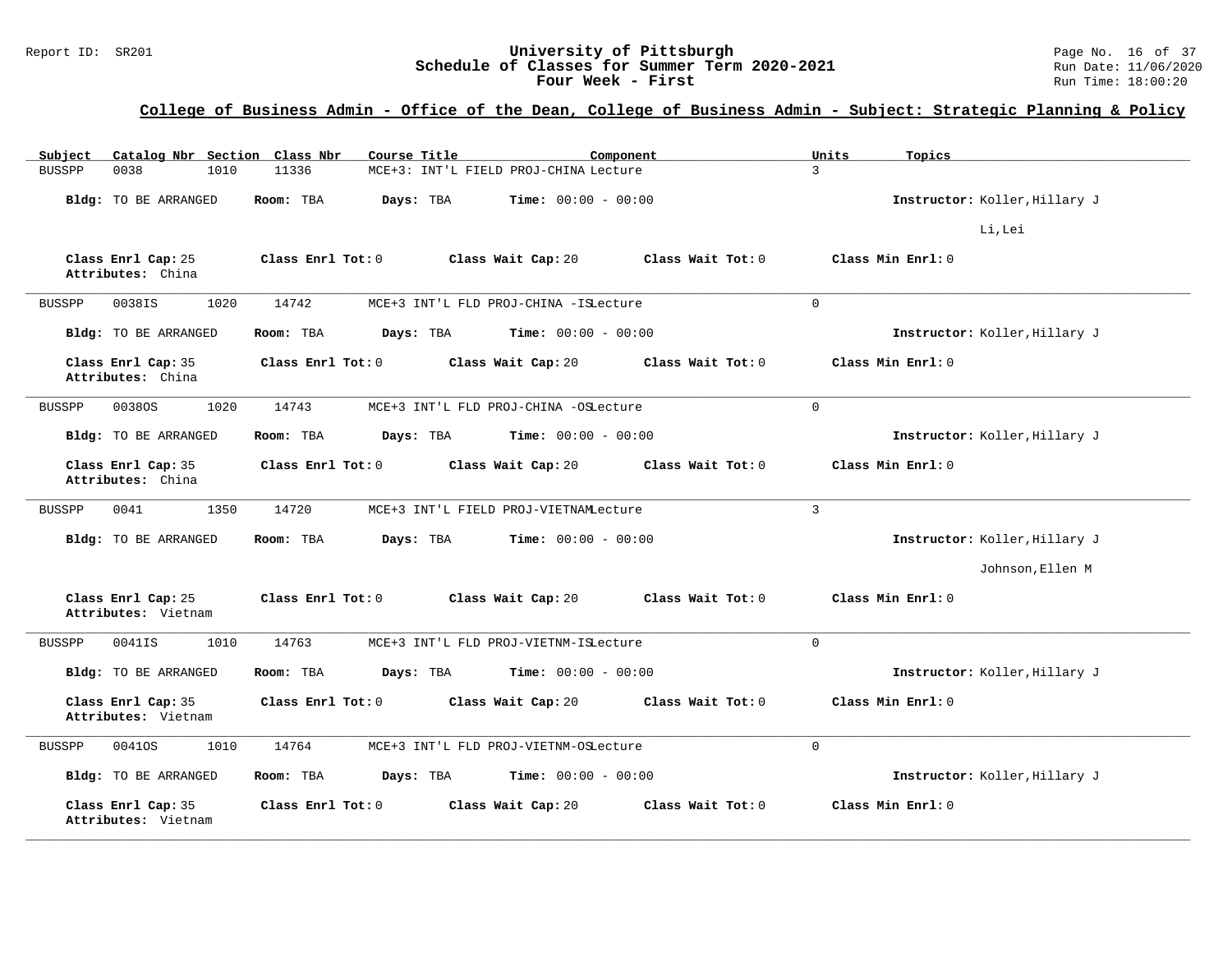#### Report ID: SR201 **University of Pittsburgh University of Pittsburgh** Page No. 17 of 37<br>**Schedule of Classes for Summer Term 2020-2021** Run Date: 11/06/2020 **Schedule of Classes for Summer Term 2020-2021** Run Date: 11/06/2020<br>**Four Week - First** Run Time: 18:00:20 Four Week - First

| Catalog Nbr Section Class Nbr<br>Subject | Course Title                                                                             | Component                                                                                   | Units<br>Topics               |
|------------------------------------------|------------------------------------------------------------------------------------------|---------------------------------------------------------------------------------------------|-------------------------------|
| 0045<br>1010<br>BUSSPP                   | 19655<br>$MCE +3: ARGENTINA$                                                             | Independent Study                                                                           | $\mathcal{L}$                 |
| Bldg: TO BE ARRANGED                     | Room: TBA $Days:$ TBA $Time: 00:00 - 00:00$                                              |                                                                                             | Instructor: Martsolf, Grant R |
| Class Enrl Cap: 25                       |                                                                                          | Class Enrl Tot: $0$ Class Wait Cap: $20$ Class Wait Tot: $0$ Class Min Enrl: $0$            |                               |
| 1010<br>0045IS<br>BUSSPP                 | 19656                                                                                    | MCE+3 - ARGENTINA IS Independent Study                                                      | $\overline{0}$                |
| Bldg: TO BE ARRANGED                     | Room: TBA $Days:$ TBA $Time: 00:00 - 00:00$                                              |                                                                                             | Instructor: Staff             |
| Class Enrl Cap: 25                       |                                                                                          | Class Enrl Tot: $0$ Class Wait Cap: $20$ Class Wait Tot: $0$ Class Min Enrl: $0$            |                               |
| 1010<br>BUSSPP<br>00450S                 | 19657                                                                                    | MCE+3: ARGENTINA- OS           Independent Study                                            | $\overline{0}$                |
| Bldg: TO BE ARRANGED                     | Room: TBA $\rule{1em}{0.15mm}$ Days: TBA $\rule{1.15mm}]{0.15mm}$ Time: $0.000 - 0.0000$ |                                                                                             | Instructor: Staff             |
|                                          |                                                                                          | Class Enrl Cap: 25 Class Enrl Tot: 0 Class Wait Cap: 20 Class Wait Tot: 0 Class Min Enrl: 0 |                               |
| 0046<br>1010<br>BUSSPP                   | 19658<br>MCE+3: KOREA                                                                    | Independent Study                                                                           | $\overline{3}$                |
| Bldg: TO BE ARRANGED                     | Room: TBA $Days:$ TBA $Time: 00:00 - 00:00$                                              |                                                                                             | Instructor: Yun, Minhee       |
|                                          |                                                                                          | Class Enrl Cap: 25 Class Enrl Tot: 0 Class Wait Cap: 20 Class Wait Tot: 0 Class Min Enrl: 0 |                               |
| 0046IS<br>1010<br>BUSSPP                 | 19659                                                                                    | MCE+3: KOREA IS                       Independent Study                                     | $\overline{0}$                |
| Bldg: TO BE ARRANGED                     | Room: TBA $Days:$ TBA $Time: 00:00 - 00:00$                                              |                                                                                             | Instructor: Staff             |
|                                          |                                                                                          | Class Enrl Cap: 25 Class Enrl Tot: 0 Class Wait Cap: 20 Class Wait Tot: 0 Class Min Enrl: 0 |                               |
| 00460S<br>1010<br>BUSSPP                 |                                                                                          | 19660 MCE+3: KOREA OS 1ndependent Study                                                     | $\overline{0}$                |
| Bldg: TO BE ARRANGED                     | Room: TBA $Days:$ TBA $Time: 00:00 - 00:00$                                              |                                                                                             | Instructor: Staff             |
|                                          |                                                                                          | Class Enrl Cap: 25 Class Enrl Tot: 0 Class Wait Cap: 20 Class Wait Tot: 0 Class Min Enrl: 0 |                               |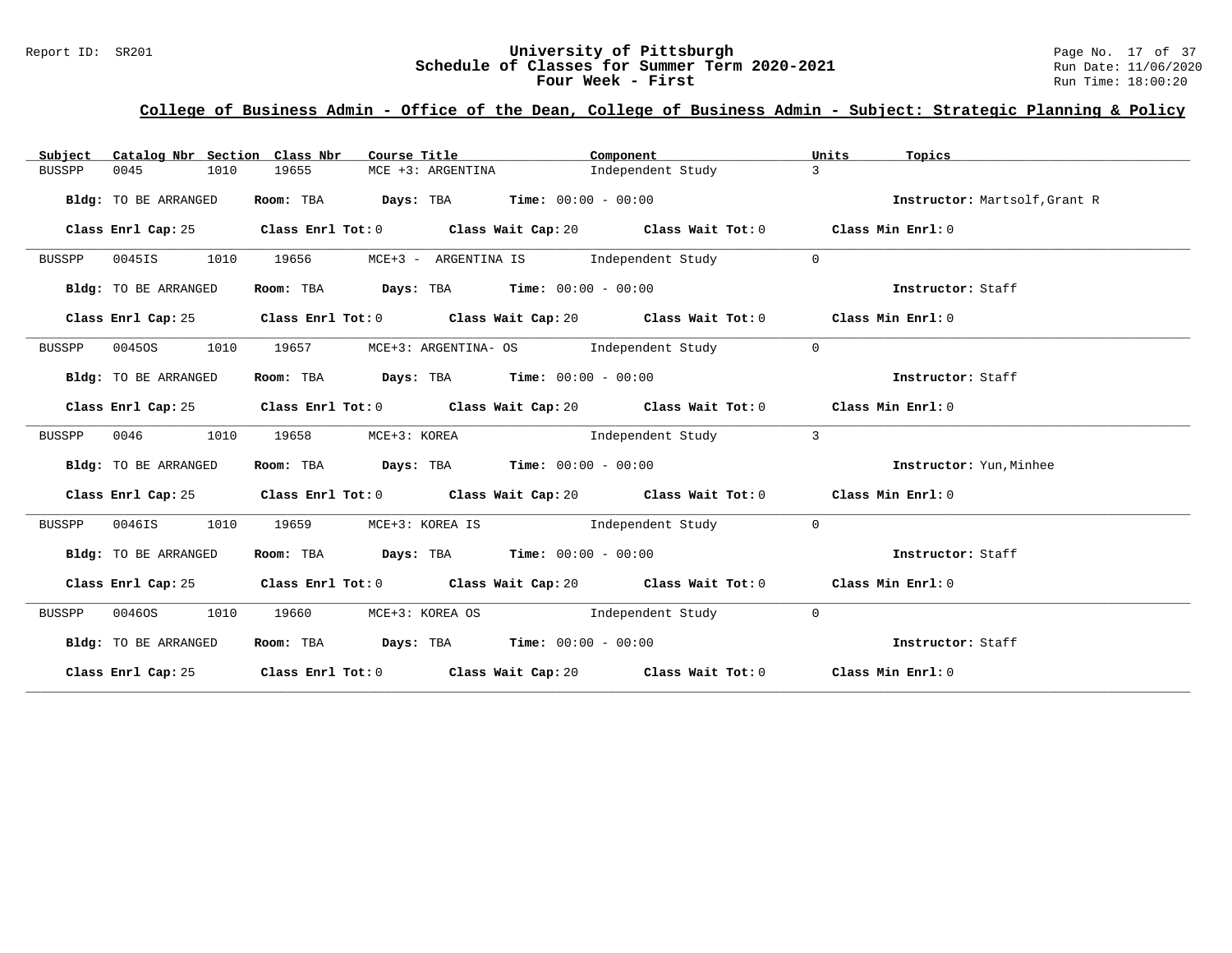#### Report ID: SR201 **University of Pittsburgh University of Pittsburgh** Page No. 18 of 37<br>**Schedule of Classes for Summer Term 2020-2021** Run Date: 11/06/2020 **Schedule of Classes for Summer Term 2020-2021** Run Date: 11/06/2020<br>**Four Week - Third** Run Time: 18:00:20 Four Week - Third

| Subject | Catalog Nbr Section Class Nbr                              |      |                   | Course Title  |                       | Component |                           | Units | Topics              |                                 |
|---------|------------------------------------------------------------|------|-------------------|---------------|-----------------------|-----------|---------------------------|-------|---------------------|---------------------------------|
| BUSSPP  | 0021                                                       | 1600 | 19447             | MCE HONORS +1 |                       | Lecture   |                           |       |                     |                                 |
|         | <b>Bldg:</b> TO BE ARRANGED                                |      | Room: TBA         | Days: TBA     | $Time: 00:00 - 00:00$ |           | UNIVERSITY HONORS COLLEGE |       |                     | Instructor: Schultz, Bryan Paul |
|         |                                                            |      |                   |               |                       |           |                           |       |                     | Jones, Raymond E                |
|         | Class Enrl Cap: 25<br>Attributes: University Honors Course |      | Class Enrl Tot: 0 |               | Class Wait Cap: 20    |           | Class Wait $Tot: 0$       |       | Class Min $Enrl: 0$ |                                 |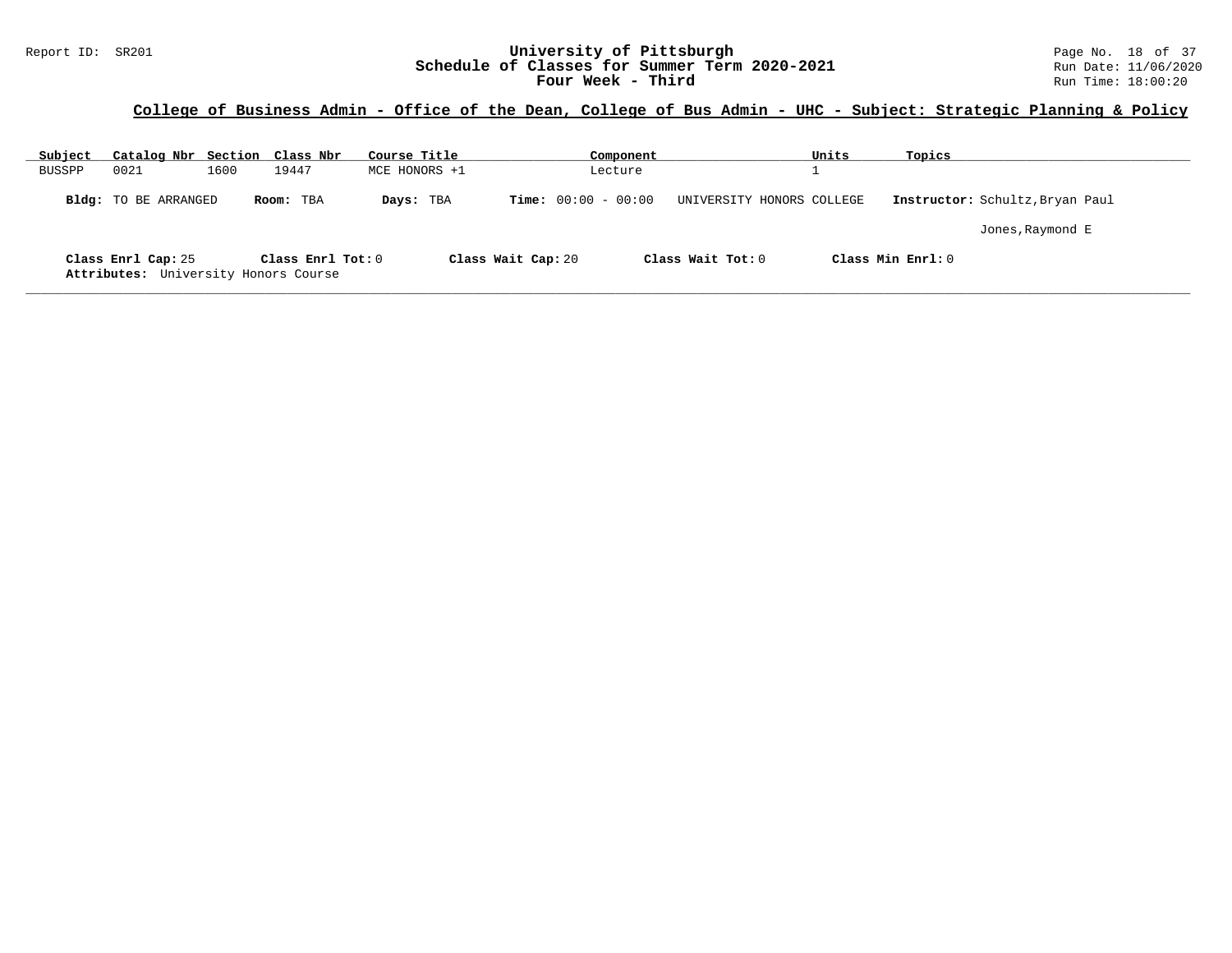#### Report ID: SR201 **University of Pittsburgh** Page No. 19 of 37 **Schedule of Classes for Summer Term 2020-2021** Run Date: 11/06/2020 **Six Week - First Run Time: 18:00:20**

## **College of Business Admin - Office of the Dean, College of Business Admin - Subject: Business**

| Subject    | Catalog Nbr Section                              | Class Nbr             | Course Title                          |                              | Component         | Units   | Topics                        |
|------------|--------------------------------------------------|-----------------------|---------------------------------------|------------------------------|-------------------|---------|-------------------------------|
| BUS        | 1010<br>1755                                     | 18384                 | SERVICE LEARNING ORGANIZATIONSLecture |                              |                   | 3       |                               |
|            | Bldg: TO BE ARRANGED                             | Room: TBA             | Days: TBA                             | $Time: 00:00 - 00:00$        |                   |         | Instructor: Koller, Hillary J |
|            | Class Enrl Cap: 25<br>Attributes: Global Studies | Class Enrl Tot: 0     | Class Wait Cap: 20                    |                              | Class Wait Tot: 0 |         | Class Min Enrl: 0             |
| <b>BUS</b> | 1910<br>1100                                     | 17665                 | BUSINESS INT'L INTERNSHIP             |                              | Internship        | $3 - 6$ |                               |
|            | Bldg: TO BE ARRANGED                             | Room: TBA             | Days: TBA                             | $Time: 00:00 - 00:00$        |                   |         | Instructor: Koller, Hillary J |
|            | Class Enrl Cap: 25                               | Class $Enrl$ Tot: $0$ | Class Wait Cap: 20                    |                              | Class Wait Tot: 0 |         | Class Min Enrl: 0             |
| <b>BUS</b> | 1110<br>1910                                     | 17666                 | BUSINESS INT'L INTERNSHIP             |                              | Internship        | $3 - 6$ |                               |
|            | Bldg: TO BE ARRANGED                             | Room: TBA             | Days: TBA                             | <b>Time:</b> $00:00 - 00:00$ |                   |         | Instructor: Koller, Hillary J |
|            | Class Enrl Cap: 25                               | Class Enrl Tot: 0     |                                       | Class Wait Cap: 20           | Class Wait Tot: 0 |         | Class Min Enrl: 0             |
| <b>BUS</b> | 1250<br>1910                                     | 18396                 | BUSINESS INT'L INTERNSHIP             |                              | Internship        | $3 - 6$ |                               |
|            | Bldg: TO BE ARRANGED                             | Room: TBA             | Days: TBA                             | $Time: 00:00 - 00:00$        |                   |         | Instructor: Koller, Hillary J |
|            | Class Enrl Cap: 35                               | Class Enrl Tot: 0     |                                       | Class Wait Cap: 20           | Class Wait Tot: 0 |         | Class Min Enrl: 0             |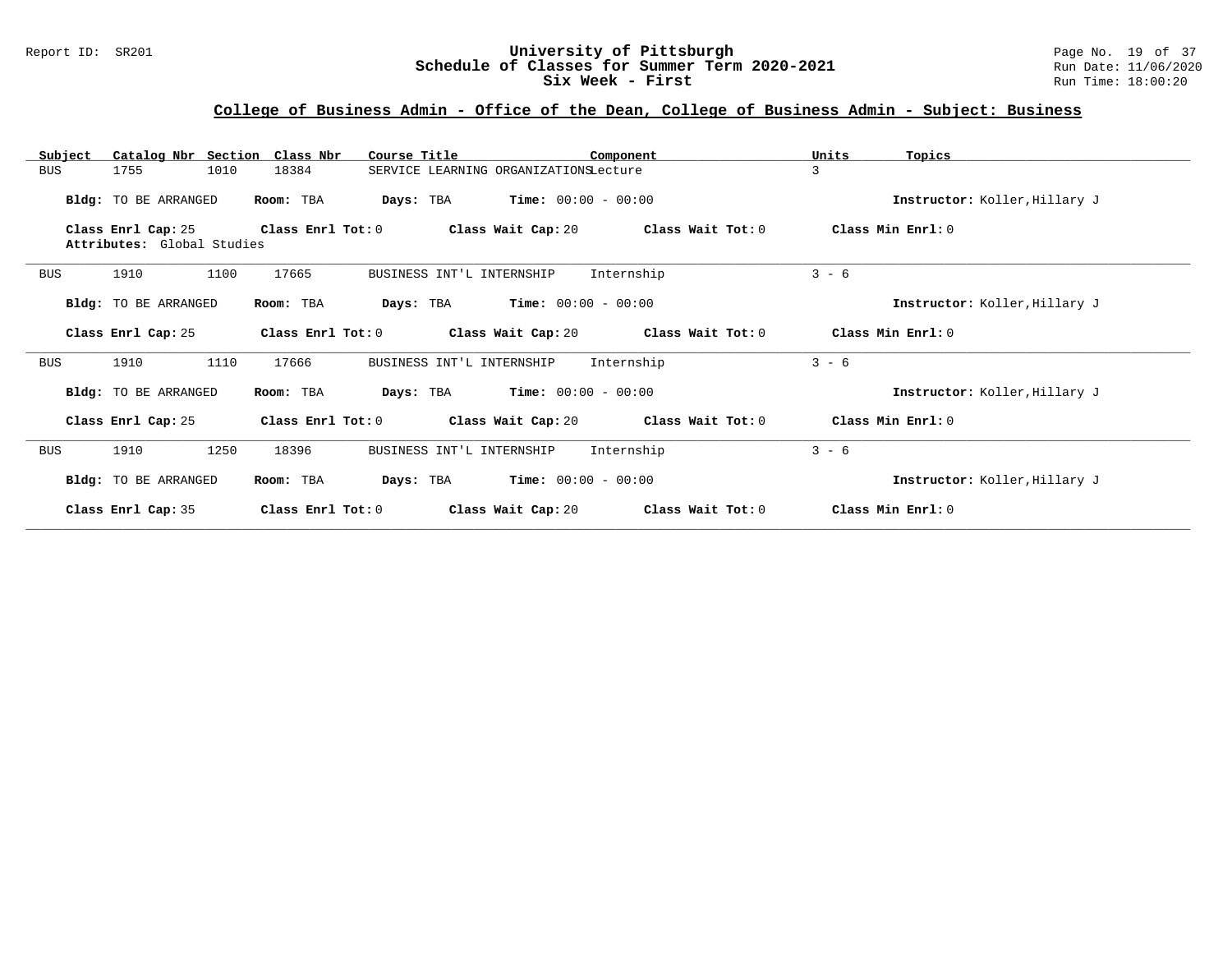#### Report ID: SR201 **University of Pittsburgh University of Pittsburgh** Page No. 20 of 37<br>**Schedule of Classes for Summer Term 2020-2021** Run Date: 11/06/2020 **Schedule of Classes for Summer Term 2020-2021** Run Date: 11/06/2020<br>Six Week - First Run Time: 18:00:20 **Six Week - First**

#### **College of Business Admin - Office of the Dean, College of Business Admin - Subject: Accounting**

| Subject       | Catalog Nbr Section Class Nbr |      |                   | Course Title |                                       | Component         | Units | Topics                     |
|---------------|-------------------------------|------|-------------------|--------------|---------------------------------------|-------------------|-------|----------------------------|
| <b>BUSACC</b> | 1250                          | 1010 | 18095             |              | SURVEY OF INT'L ACCOUNTING ISSLecture |                   |       |                            |
|               | Bldg: TO BE ARRANGED          |      | Room: TBA         | Days: TBA    | <b>Time:</b> $00:00 - 00:00$          |                   |       | Instructor: Boyas, Elise A |
|               | Class Enrl Cap: 20            |      | Class Enrl Tot: 0 |              | Class Wait Cap: 20                    | Class Wait Tot: 0 |       | Class Min Enrl: 0          |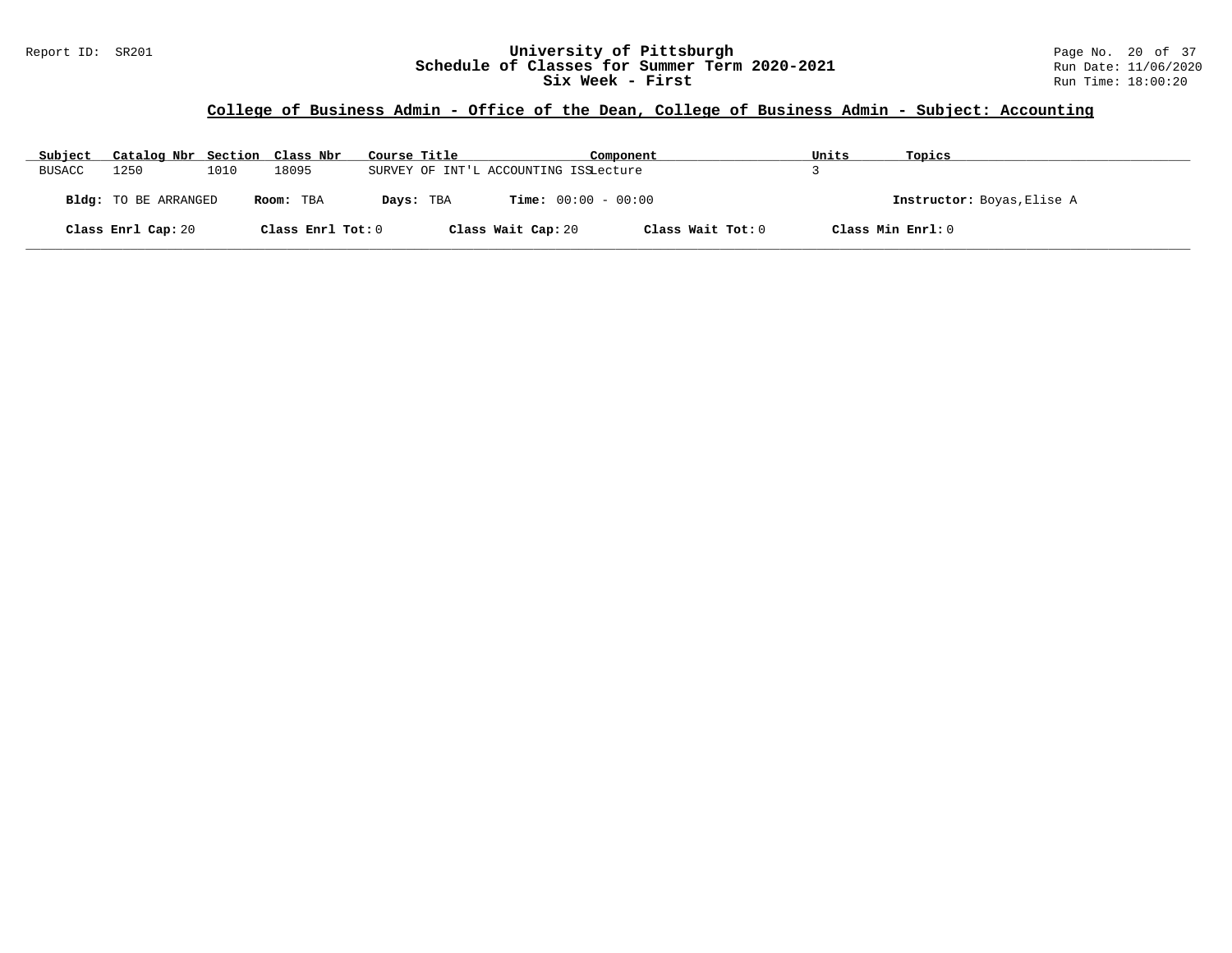#### Report ID: SR201 **University of Pittsburgh** Page No. 21 of 37 **Schedule of Classes for Summer Term 2020-2021** Run Date: 11/06/2020 **Six Week - First Run Time:** 18:00:20

## **College of Business Admin - Office of the Dean, College of Business Admin - Subject: Marketing**

| Catalog Nbr Section Class Nbr<br>Subject | Course Title                                                                                          | Component                               | Units<br>Topics               |
|------------------------------------------|-------------------------------------------------------------------------------------------------------|-----------------------------------------|-------------------------------|
| 1100<br>1430<br>BUSMKT                   | 16847                                                                                                 | MARKETING COMNCTNS IN BRITAIN Lecture   | 3                             |
| Bldg: TO BE ARRANGED                     | Room: TBA<br>Days: TBA                                                                                | $Time: 00:00 - 00:00$                   | Instructor: Koller, Hillary J |
| Class Enrl Cap: 25                       | Class Enrl Tot: 0                                                                                     | Class Wait Cap: 20<br>Class Wait Tot: 0 | Class Min $Err1:0$            |
| 1461<br>1200<br>BUSMKT                   | 16751<br>INTERNATIONAL MARKETING                                                                      | Lecture                                 | 3                             |
| Bldg: TO BE ARRANGED                     | Room: TBA<br>Days: TBA                                                                                | $Time: 00:00 - 00:00$                   | Instructor: Koller, Hillary J |
| Class Enrl Cap: 25                       | Class Enrl Tot: 0<br>Attributes: European and Eurasian Studies, Global Studies, West European Studies | Class Wait Cap: 20 Class Wait Tot: 0    | Class Min Enrl: 0             |
| 1300<br>1461<br>BUSMKT                   | 16454<br>INTERNATIONAL MARKETING                                                                      | Lecture                                 | 3                             |
| Bldg: TO BE ARRANGED                     | Room: TBA<br>Days: TBA                                                                                | <b>Time:</b> $00:00 - 00:00$            | Instructor: Koller, Hillary J |
| Class Enrl Cap: 25                       | Class Enrl Tot: 0<br>Attributes: European and Eurasian Studies, Global Studies, West European Studies | Class Wait Cap: 20 Class Wait Tot: 0    | Class Min Enrl: 0             |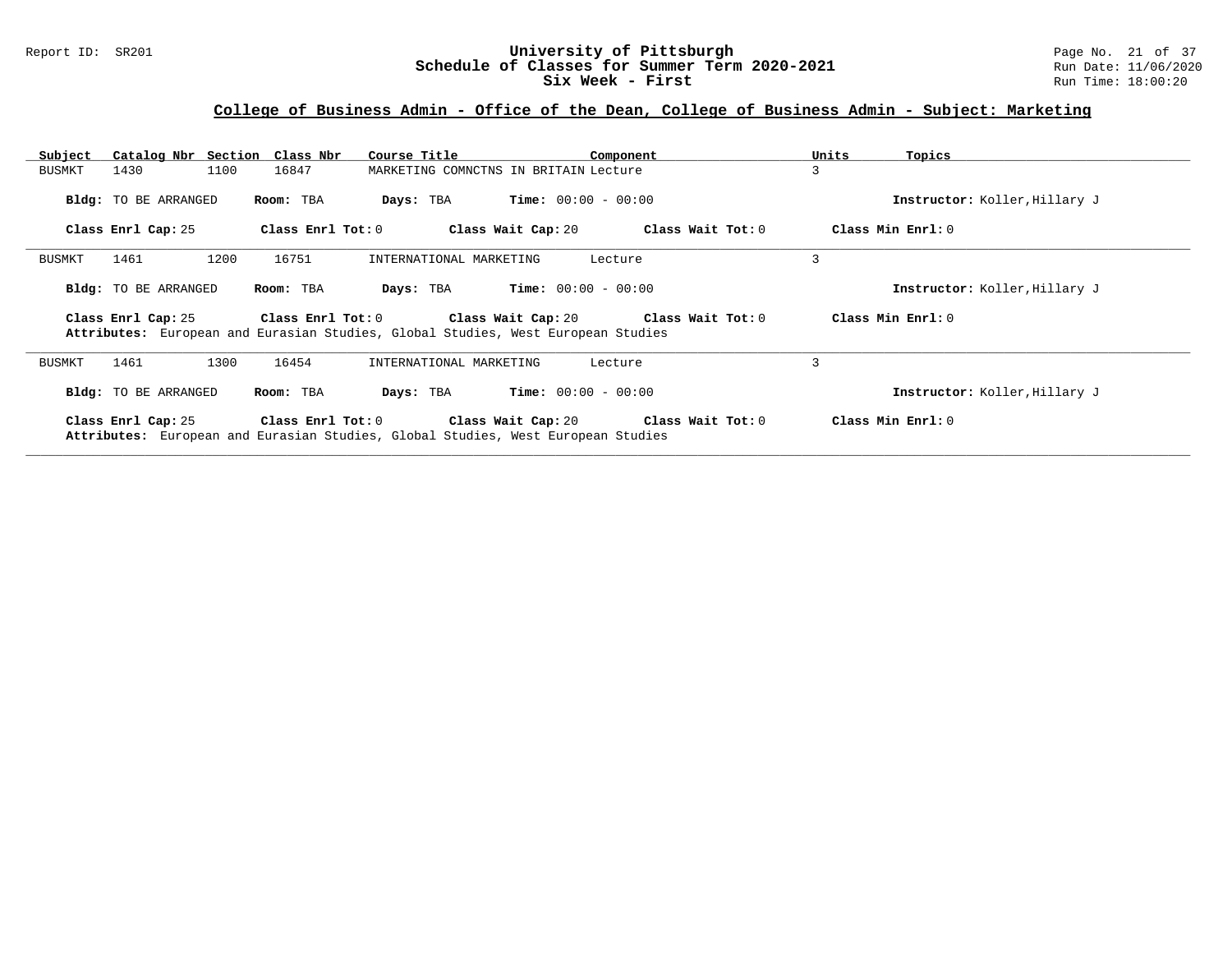#### Report ID: SR201 **1988 Mage 10: SR201 University of Pittsburgh** Page No. 22 of 37<br>**Schedule of Classes for Summer Term 2020-2021** Run Date: 11/06/2020 **Schedule of Classes for Summer Term 2020-2021** Run Date: 11/06/2020<br>Six Week - First Run Time: 18:00:20 **Six Week - First**

## **College of Business Admin - Office of the Dean, College of Business Admin - Subject: Organizational Behavior**

| Subject | Catalog Nbr Section Class Nbr |      |                     | Course Title                                                                     |                              | Component           | Units               | Topics                        |
|---------|-------------------------------|------|---------------------|----------------------------------------------------------------------------------|------------------------------|---------------------|---------------------|-------------------------------|
| BUSORG  | 1101                          | 1200 | 17372               | FUNDAMNTLS OF BUS COMMUNICTN Lecture                                             |                              |                     |                     |                               |
|         | <b>Bldg:</b> TO BE ARRANGED   |      | Room: TBA           | Days: TBA                                                                        | <b>Time:</b> $00:00 - 00:00$ |                     |                     | Instructor: Hogan, Brian      |
|         | Class Enrl Cap: 25            |      | Class Enrl Tot: $0$ |                                                                                  | Class Wait Cap: 20           | Class Wait Tot: $0$ | Class Min $Enrl: 0$ |                               |
| BUSORG  | 1655                          | 1210 | 17083               | INT'L DIMENSNS ORGNZTNL BEHAV Lecture                                            |                              |                     |                     |                               |
|         | <b>Bldg:</b> TO BE ARRANGED   |      | Room: TBA           | Days: TBA                                                                        | <b>Time:</b> $00:00 - 00:00$ |                     |                     | Instructor: Koller, Hillary J |
|         | Class Enrl Cap: 25            |      | Class Enrl Tot: $0$ | Attributes: European and Eurasian Studies, Global Studies, West European Studies | Class Wait Cap: 20           | Class Wait Tot: 0   | Class Min $Enrl: 0$ |                               |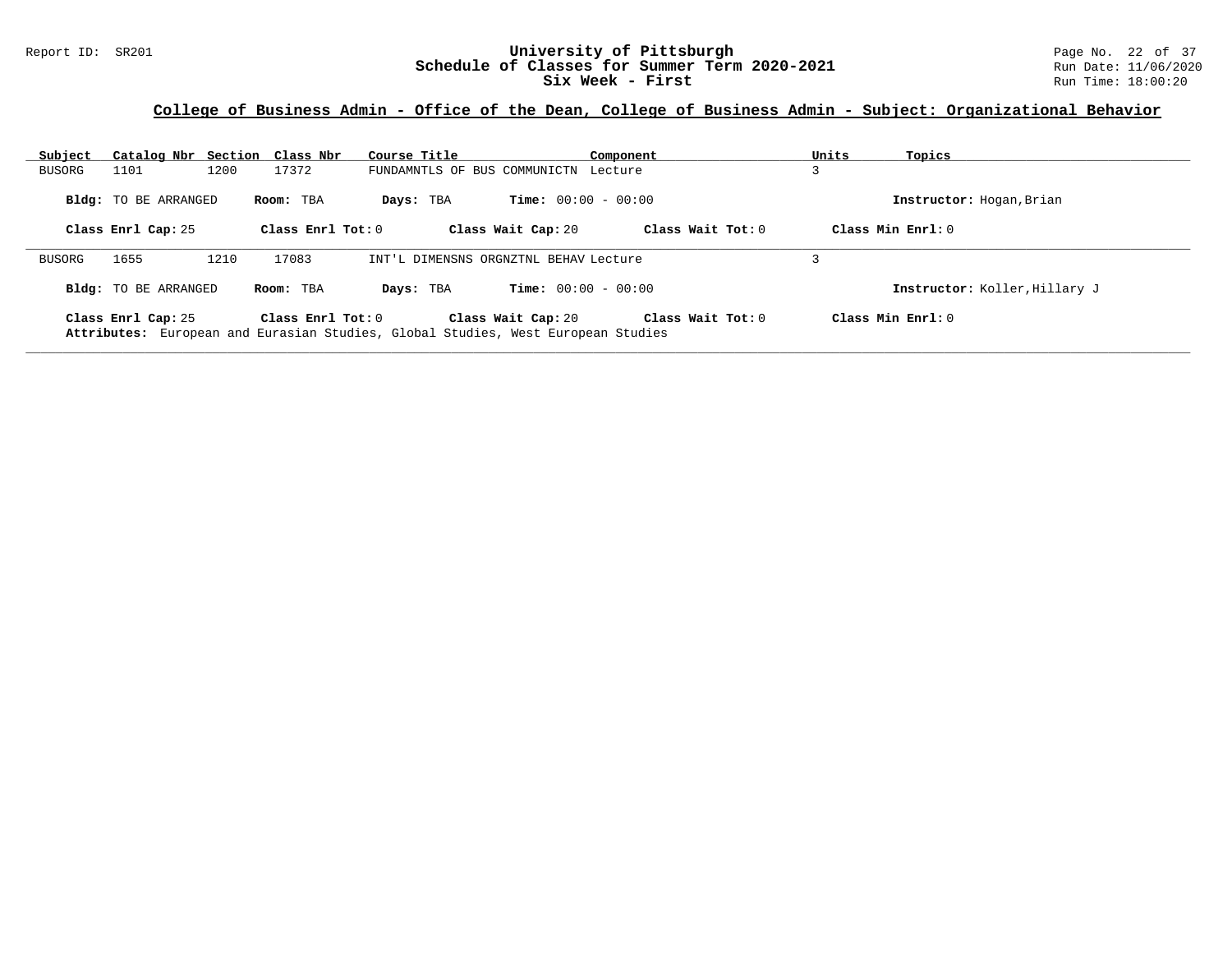| Subject       | Catalog Nbr Section Class Nbr |      |                   | Course Title                              | Component         | Units | Topics            |
|---------------|-------------------------------|------|-------------------|-------------------------------------------|-------------------|-------|-------------------|
| <b>BUSSPP</b> | 1080                          | 1100 | 17883             | STRATEGIC MANAGEMENT                      | Lecture           |       |                   |
|               | <b>Bldg:</b> TO BE ARRANGED   |      | Room: TBA         | <b>Time:</b> $00:00 - 00:00$<br>Days: TBA |                   |       | Instructor: Staff |
|               | Class Enrl Cap: 25            |      | Class Enrl Tot: 0 | Class Wait Cap: 20                        | Class Wait Tot: 0 |       | Class Min Enrl: 0 |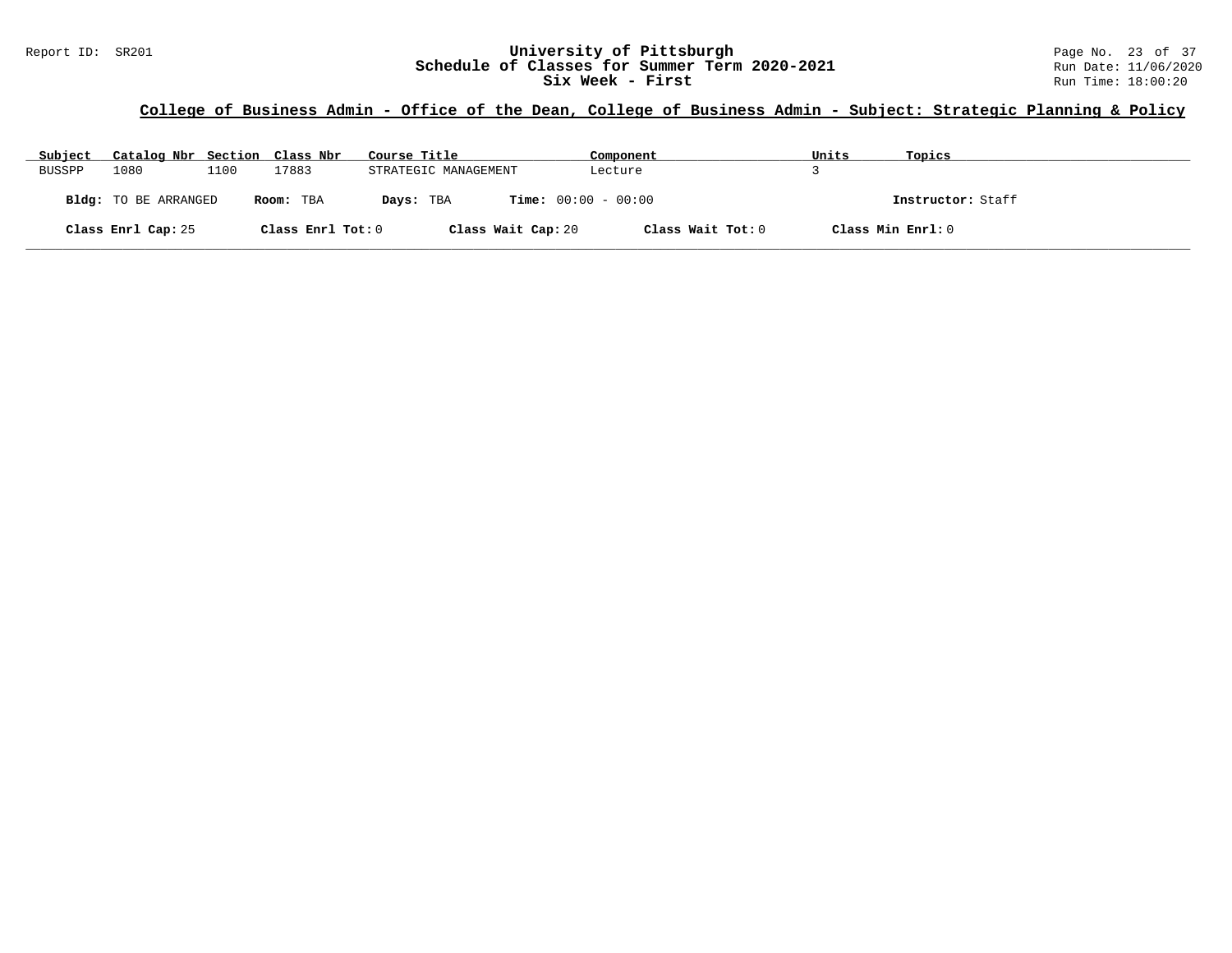#### Report ID: SR201 **University of Pittsburgh University of Pittsburgh** Page No. 24 of 37<br>**Schedule of Classes for Summer Term 2020-2021** Run Date: 11/06/2020 **Schedule of Classes for Summer Term 2020-2021** Run Date: 11/06/2020<br>Six Week - Second Run Time: 18:00:20 **Six Week - Second**

#### **College of Business Admin - Office of the Dean, College of Business Admin - Subject: Business**

| Subject | Catalog Nbr Section Class Nbr |                   | Course Title              | Component                    | Units<br>Topics               |
|---------|-------------------------------|-------------------|---------------------------|------------------------------|-------------------------------|
| BUS     | 1027<br>1200                  | 17778             | DOING BUSINESS IN ASIA    | Lecture                      | $\overline{3}$                |
|         | Bldg: TO BE ARRANGED          | Room: TBA         | Days: TBA                 | <b>Time:</b> $00:00 - 00:00$ | Instructor: Staff             |
|         | Class Enrl Cap: 25            | Class Enrl Tot: 0 | Class Wait Cap: 20        | Class Wait Tot: 0            | Class Min Enrl: 0             |
|         |                               |                   |                           |                              |                               |
| BUS     | 1028<br>1200                  | 17890             | DOING BUSINESS IN JAPAN   | Lecture                      | 3                             |
|         | Bldg: TO BE ARRANGED          | Room: TBA         | Days: TBA                 | <b>Time:</b> $00:00 - 00:00$ | Instructor: Koller, Hillary J |
|         | Class Enrl Cap: 25            | Class Enrl Tot: 0 | Class Wait Cap: 20        | Class Wait Tot: 0            | Class Min Enrl: 0             |
| BUS     | 1910<br>1200                  | 17664             | BUSINESS INT'L INTERNSHIP | Internship                   | $3 - 6$                       |
|         | Bldg: TO BE ARRANGED          | Room: TBA         | Days: TBA                 | <b>Time:</b> $00:00 - 00:00$ | Instructor: Koller, Hillary J |
|         | Class Enrl Cap: 25            | Class Enrl Tot: 0 | Class Wait Cap: 20        | Class Wait Tot: 0            | Class Min Enrl: 0             |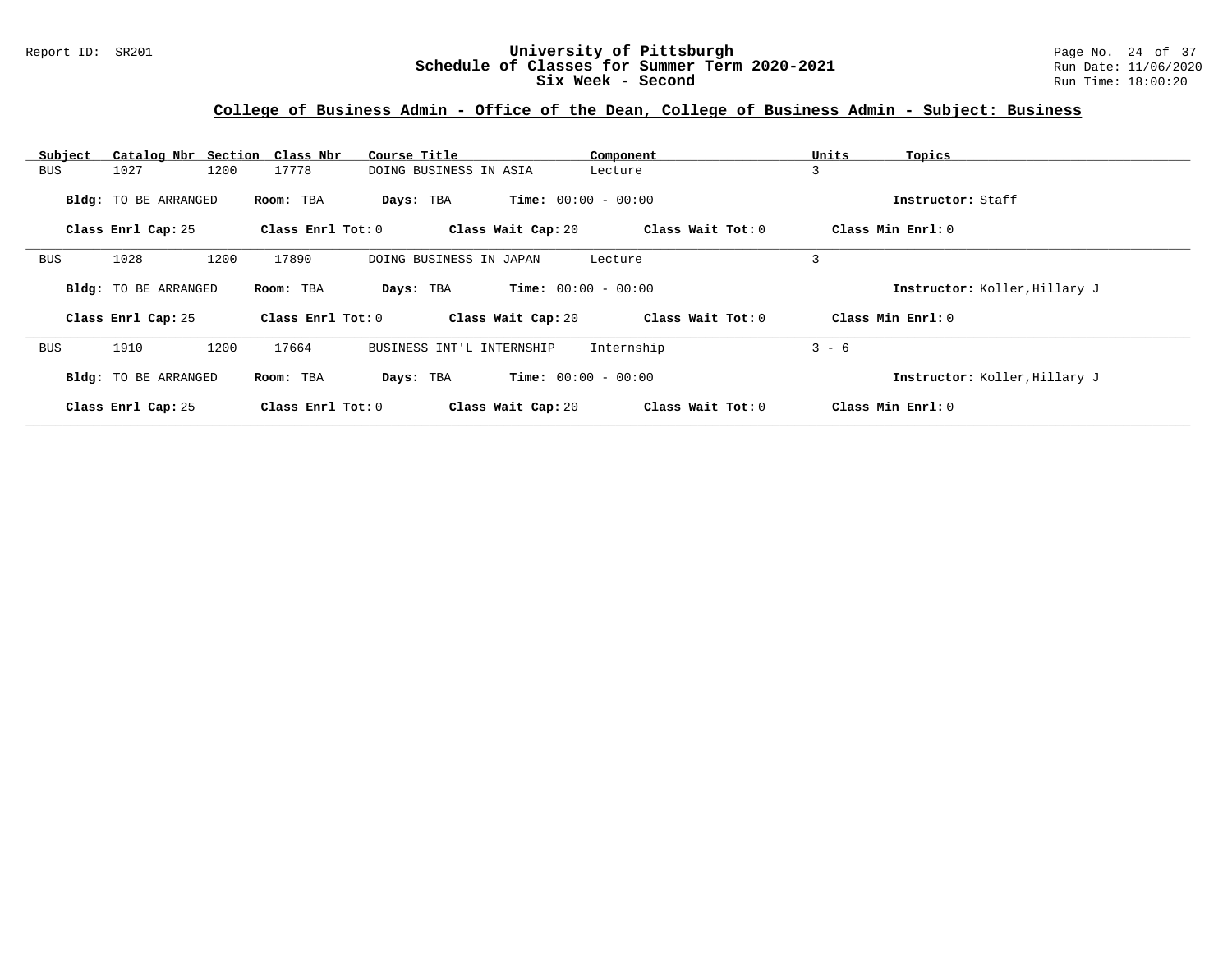#### Report ID: SR201 **University of Pittsburgh** Page No. 25 of 37 **Schedule of Classes for Summer Term 2020-2021** Run Date: 11/06/2020 **Six Week - Second Run Time: 18:00:20**

#### **College of Business Admin - Office of the Dean, College of Business Admin - Subject: Marketing**

| Subject | Catalog Nbr Section Class Nbr |           | Course Title        |                                                                                                        | Component           | Units | Topics                        |
|---------|-------------------------------|-----------|---------------------|--------------------------------------------------------------------------------------------------------|---------------------|-------|-------------------------------|
| BUSMKT  | 1430                          | 1200      | 16849               | MARKETING COMNCTNS IN BRITAIN Lecture                                                                  |                     |       |                               |
|         | <b>Bldg:</b> TO BE ARRANGED   | Room: TBA | Days: TBA           | <b>Time:</b> $00:00 - 00:00$                                                                           |                     |       | Instructor: Koller, Hillary J |
|         | Class Enrl Cap: 25            |           | Class Enrl Tot: $0$ | Class Wait Cap: 20                                                                                     | Class Wait Tot: $0$ |       | Class Min Enrl: 0             |
| BUSMKT  | 1461                          | 1100      | 11339               | INTERNATIONAL MARKETING                                                                                | Lecture             |       |                               |
|         | <b>Bldg:</b> TO BE ARRANGED   | Room: TBA | Days: TBA           | <b>Time:</b> $00:00 - 00:00$                                                                           |                     |       | Instructor: Koller, Hillary J |
|         | Class Enrl Cap: 25            |           | Class Enrl Tot: $0$ | Class Wait Cap: 20<br>Attributes: European and Eurasian Studies, Global Studies, West European Studies | Class Wait Tot: $0$ |       | Class Min Enrl: 0             |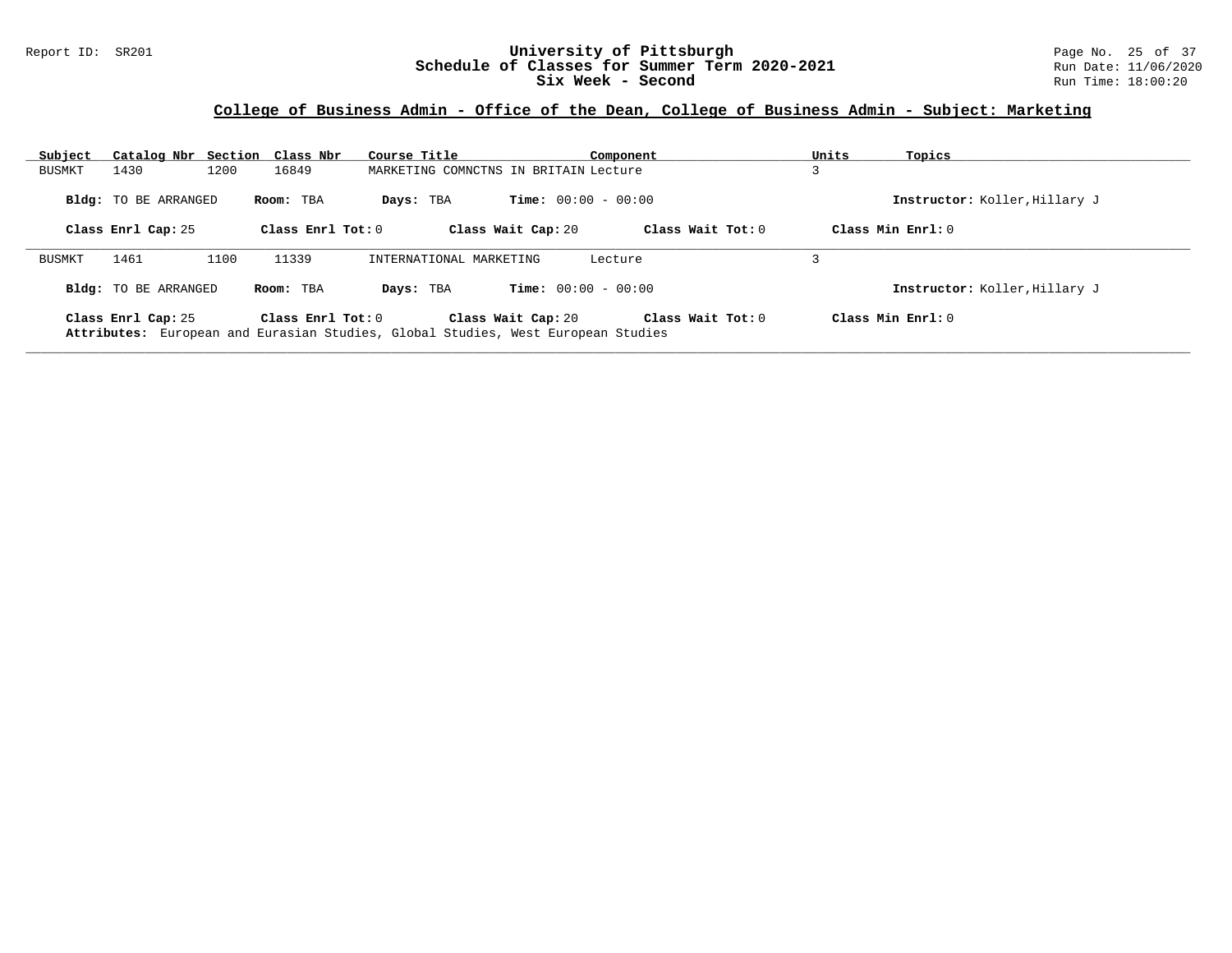#### Report ID: SR201 **1988 Mage 10: SR201 University of Pittsburgh** Page No. 26 of 37<br>**Schedule of Classes for Summer Term 2020-2021** Run Date: 11/06/2020 **Schedule of Classes for Summer Term 2020-2021** Run Date: 11/06/2020<br>Six Week - Second Run Time: 18:00:20 **Six Week - Second**

## **College of Business Admin - Office of the Dean, College of Business Admin - Subject: Organizational Behavior**

| Subject | Catalog Nbr Section Class Nbr                     |      |                   | Course Title |                              | Component         | Units | Topics                        |
|---------|---------------------------------------------------|------|-------------------|--------------|------------------------------|-------------------|-------|-------------------------------|
| BUSORG  | 1701                                              | 1010 | 17070             |              | SOCIAL ENTREPRENEURSHIP      | Lecture           |       |                               |
|         | <b>Bldg:</b> TO BE ARRANGED                       |      | Room: TBA         | Days: TBA    | <b>Time:</b> $00:00 - 00:00$ |                   |       | Instructor: Koller, Hillary J |
|         | Class Enrl Cap: 25<br>Attributes: African Studies |      | Class Enrl Tot: 0 |              | Class Wait Cap: 20           | Class Wait Tot: 0 |       | Class Min $Enr1:0$            |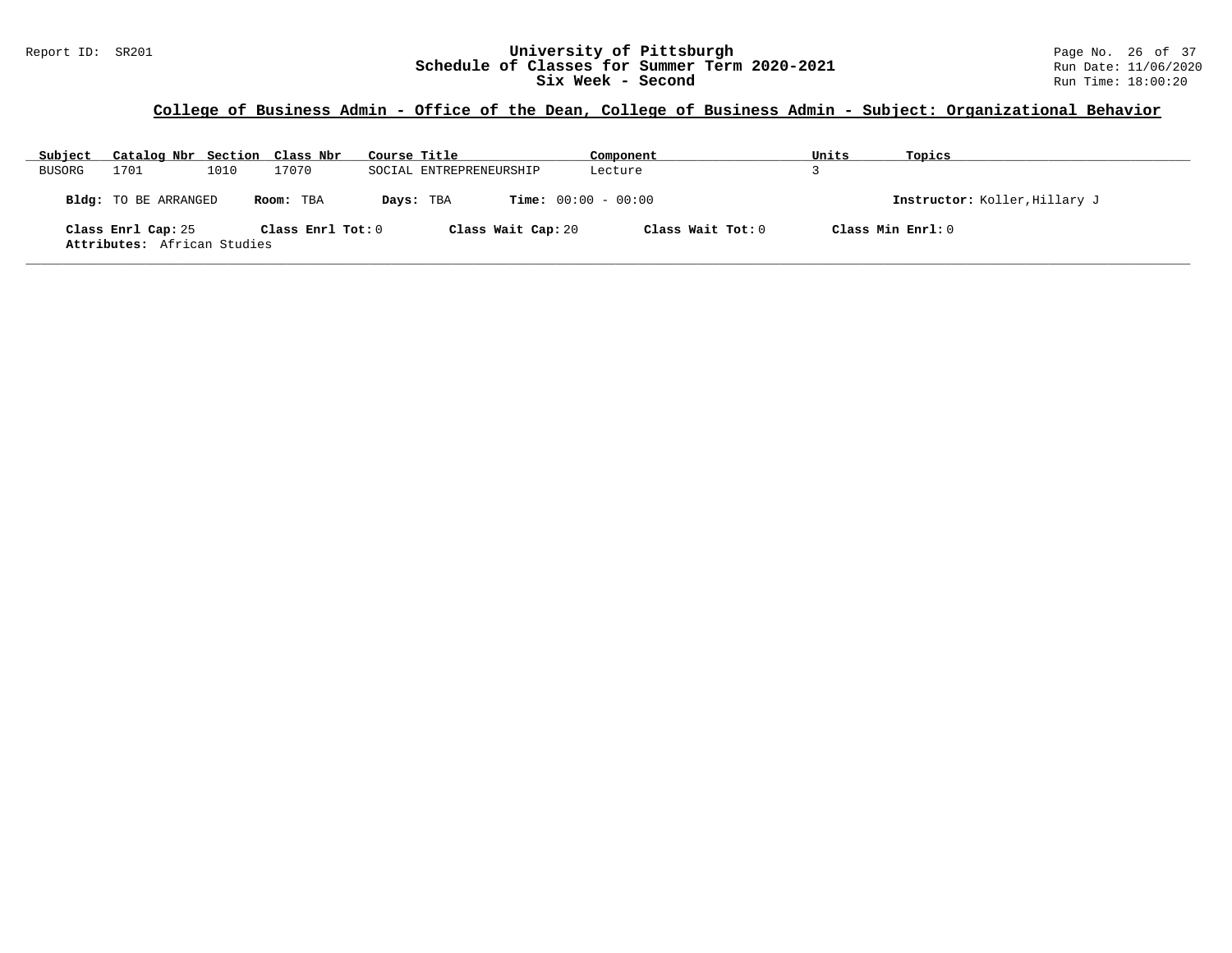#### Report ID: SR201 **1988 Mage 10: SR201 University of Pittsburgh** Page No. 27 of 37<br>**Schedule of Classes for Summer Term 2020-2021** Run Date: 11/06/2020 **Schedule of Classes for Summer Term 2020-2021** Run Date: 11/06/2020<br>Six Week - Second Run Time: 18:00:20 **Six Week - Second**

## **College of Business Admin - Office of the Dean, College of Business Admin - Subject: Supply Chain Management**

| Subject | Catalog Nbr Section Class Nbr                    |      |                   | Course Title          |                              | Component         | Units              | Topics            |
|---------|--------------------------------------------------|------|-------------------|-----------------------|------------------------------|-------------------|--------------------|-------------------|
| BUSSCM  | 1825                                             | 1220 | 17047             | MARITIME SUPPLY CHAIN |                              | Lecture           |                    |                   |
|         | Bldg: TO BE ARRANGED                             |      | Room: TBA         | Days: TBA             | <b>Time:</b> $00:00 - 00:00$ |                   |                    | Instructor: Staff |
|         | Class Enrl Cap: 25<br>Attributes: Global Studies |      | Class Enrl Tot: 0 |                       | Class Wait Cap: 20           | Class Wait Tot: 0 | Class Min $Enr1:0$ |                   |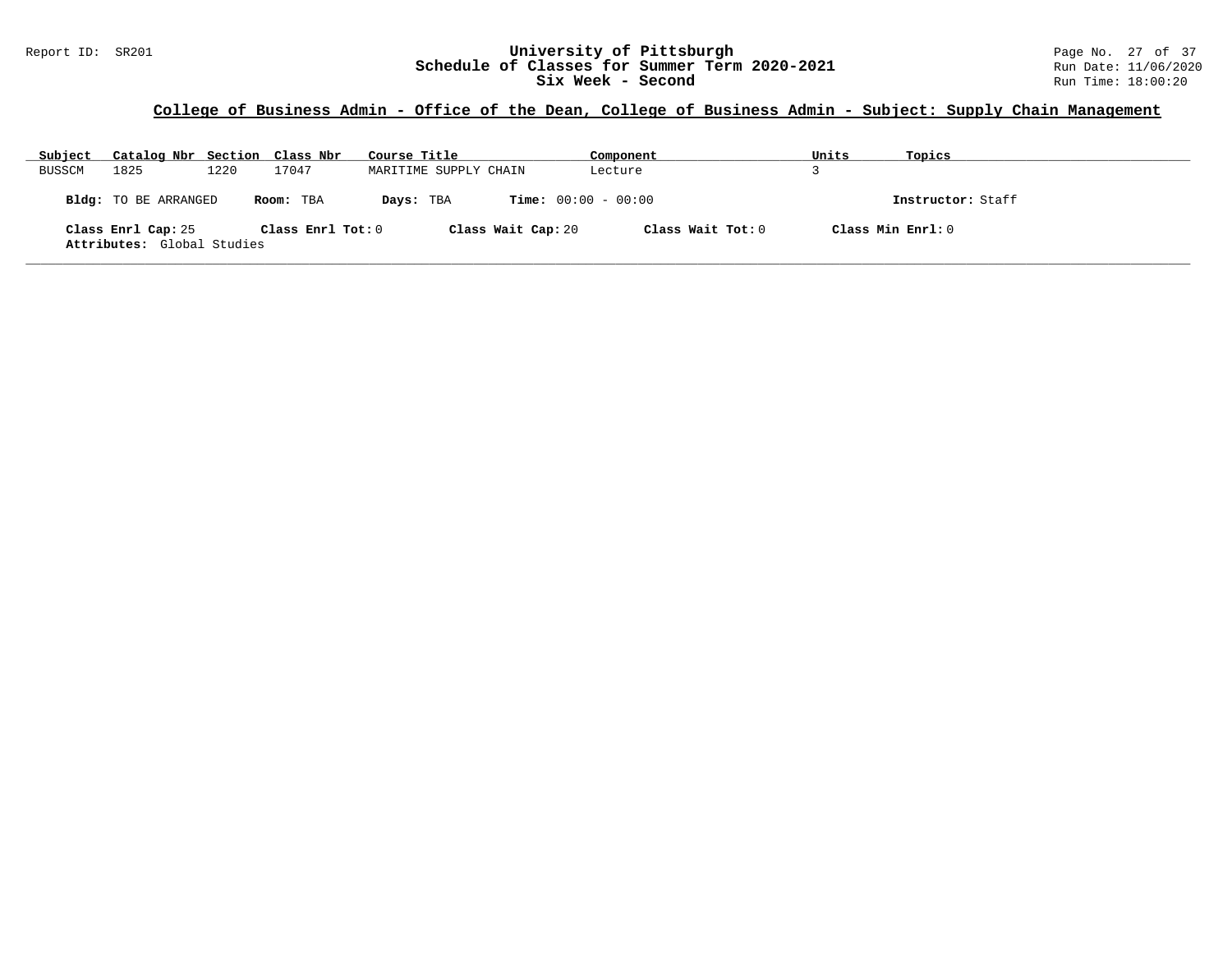# Report ID: SR201 **1988 Mage 10: SR201 University of Pittsburgh** Page No. 28 of 37<br>**Schedule of Classes for Summer Term 2020-2021** Run Date: 11/06/2020 Schedule of Classes for Summer Term 2020-2021

## **College of Business Admin - College of Business Administration - Subject: Strategic Planning & Policy**

| Catalog Nbr Section Class Nbr<br>Subject | Course Title                                | Component                                                                                            | Units<br>Topics   |
|------------------------------------------|---------------------------------------------|------------------------------------------------------------------------------------------------------|-------------------|
| 1010<br>0043IS<br>BUSSPP                 | 19168                                       | MCE +3: INTERNATIONAL FIELD Lecture                                                                  | $\Omega$          |
| Bldg: TO BE ARRANGED                     | Room: TBA                                   | $Days: TBA$ Time: $00:00 - 00:00$                                                                    | Instructor: Staff |
|                                          |                                             | Class Enrl Cap: 30 $\hbox{Class Enrl Tot: 0}$ $\hbox{Class Wait Cap: 20}$ $\hbox{Class Mail Tot: 0}$ | Class Min Enrl: 0 |
| 1010<br>BUSSPP<br>00430S                 | 19169                                       | MCE +3: INTERNATIONAL FIELD Lecture                                                                  | $\Omega$          |
| Bldg: TO BE ARRANGED                     | Room: TBA                                   | <b>Days:</b> TBA <b>Time:</b> $00:00 - 00:00$                                                        | Instructor: Staff |
|                                          |                                             | Class Enrl Cap: 30 Class Enrl Tot: 0 Class Wait Cap: 20 Class Wait Tot: 0 Class Min Enrl: 0          |                   |
| 1010<br>0044<br>BUSSPP                   | 19166                                       | PITT BUSINESS GLOBAL HONORS Lecture                                                                  | 3                 |
| <b>Bldg:</b> TO BE ARRANGED              | Room: TBA $Days:$ TBA $Time: 00:00 - 00:00$ |                                                                                                      | Instructor: Staff |
|                                          |                                             | Class Enrl Cap: 30 Class Enrl Tot: 0 Class Wait Cap: 20 Class Wait Tot: 0 Class Min Enrl: 0          |                   |
| 1010<br>0044IS<br>BUSSPP                 | 19164<br>WOODCOCK GLOBAL HONORS             | Lecture                                                                                              | $\Omega$          |
| Bldg: TO BE ARRANGED                     | Room: TBA $Days:$ TBA $Time: 00:00 - 00:00$ |                                                                                                      | Instructor: Staff |
| Class Enrl Cap: 30                       |                                             | Class Enrl Tot: 0 $\qquad$ Class Wait Cap: 20 $\qquad$ Class Wait Tot: 0 $\qquad$ Class Min Enrl: 0  |                   |
| 1010<br>BUSSPP<br>00440S                 | 19165<br>WOODCOCK GLOBAL HONORS             | Lecture                                                                                              | $\mathbf{0}$      |
| Bldg: TO BE ARRANGED                     | Room: TBA $Days:$ TBA $Time: 00:00 - 00:00$ |                                                                                                      | Instructor: Staff |
|                                          |                                             | Class Enrl Cap: 30 Class Enrl Tot: 0 Class Wait Cap: 20 Class Wait Tot: 0 Class Min Enrl: 0          |                   |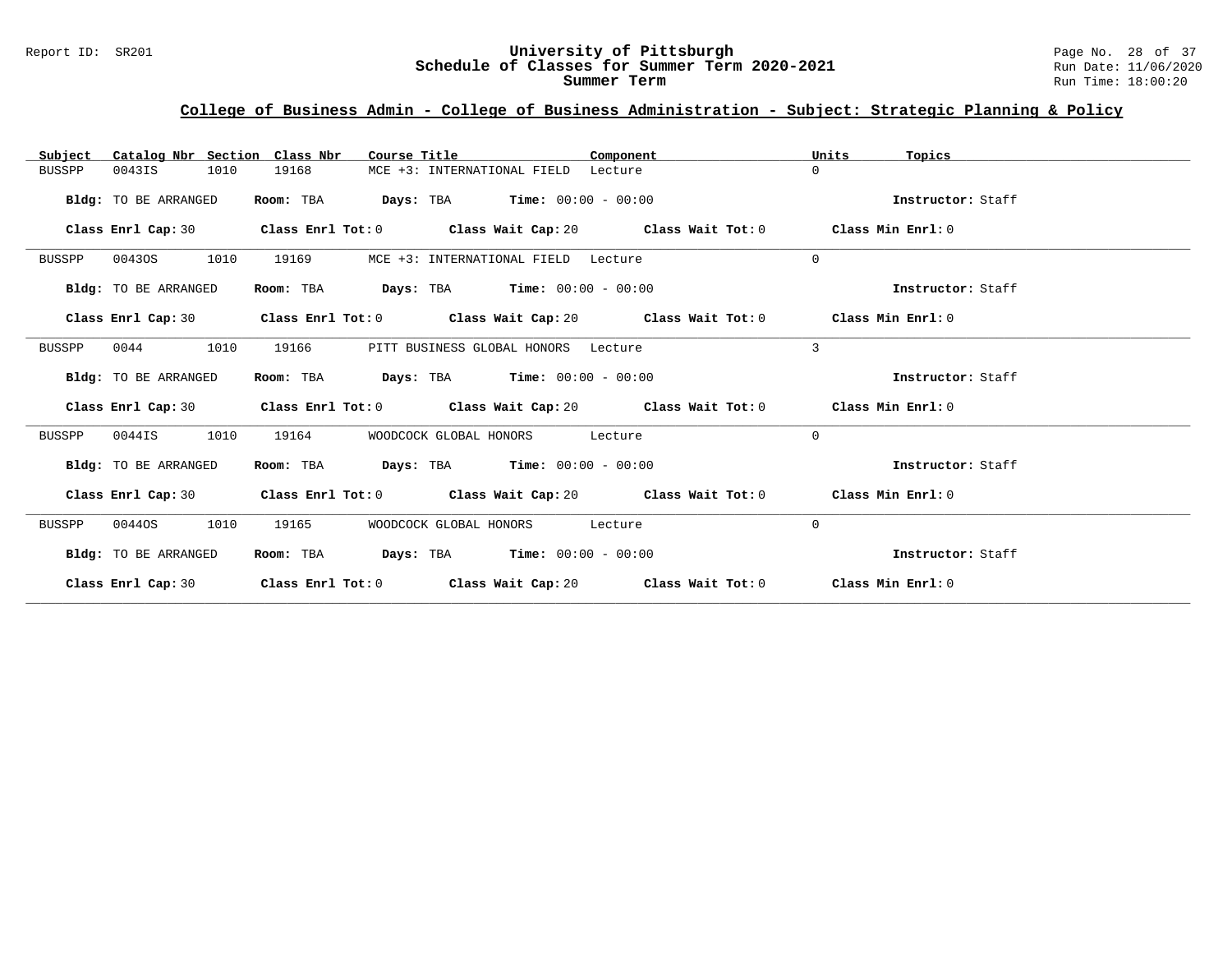#### Report ID: SR201 **University of Pittsburgh** Page No. 29 of 37 **Schedule of Classes for Summer Term 2020-2021** Run Date: 11/06/2020 **Summer Term** Run Time: 18:00:20

## **College of Business Admin - Office of the Dean, College of Business Admin - Subject: Business**

| Catalog Nbr Section Class Nbr<br>Course Title<br>Subject                               | Component                                 | Units<br>Topics               |
|----------------------------------------------------------------------------------------|-------------------------------------------|-------------------------------|
| 1020IS<br>15511<br><b>BUS</b><br>1050                                                  | CBA INT'L INTERNSHIP PRG - IS Internship  | $\Omega$                      |
| Bldg: TO BE ARRANGED<br>Room: TBA                                                      | Days: TBA<br><b>Time:</b> $00:00 - 00:00$ | Instructor: Koller, Hillary J |
| Class Enrl Cap: 25<br>Class Enrl Tot: 0<br>Attributes: Russian & East European Studies | Class Wait Tot: 0<br>Class Wait Cap: 20   | Class Min Enrl: 0             |
| 10200S<br>1050<br><b>BUS</b><br>15512                                                  | CBA INT'L INTERNSHIP PRG - OS Internship  | $\Omega$                      |
| Bldg: TO BE ARRANGED<br>Room: TBA                                                      | Days: TBA<br><b>Time:</b> $00:00 - 00:00$ | Instructor: Koller, Hillary J |
| Class Enrl Cap: 25<br>Class Enrl Tot: 0<br>Attributes: Russian & East European Studies | Class Wait Cap: 20<br>Class Wait Tot: 0   | Class Min Enrl: 0             |
| 1021IS<br>1050<br>17958<br>BUS                                                         | CBA INT'L INSHP PRG PARIS - ISInternship  | $\Omega$                      |
| Bldg: TO BE ARRANGED<br>Room: TBA                                                      | Days: TBA<br><b>Time:</b> $00:00 - 00:00$ | Instructor: Koller, Hillary J |
| Class Enrl Cap: 40<br>Class Enrl Tot: 0                                                | Class Wait Cap: 20<br>Class Wait Tot: 0   | Class Min Enrl: 0             |
| 10210S<br>1050<br>17959<br><b>BUS</b>                                                  | CBA INT'L INSHP PRG PARIS - OSInternship  | $\Omega$                      |
| Bldg: TO BE ARRANGED<br>Room: TBA                                                      | Days: TBA<br><b>Time:</b> $00:00 - 00:00$ | Instructor: Koller, Hillary J |
| Class Enrl Cap: 40<br>Class Enrl Tot: 0                                                | Class Wait Cap: 20<br>Class Wait Tot: 0   | Class Min Enrl: 0             |
| 1757IS<br>1010<br>18392<br><b>BUS</b>                                                  | GLBL BUS INST: BUENOS AIRES ISLecture     | $\Omega$                      |
| Bldg: TO BE ARRANGED<br>Room: TBA                                                      | <b>Time:</b> $00:00 - 00:00$<br>Days: TBA | Instructor: Staff             |
| Class Enrl Cap: 35<br>Class Enrl Tot: 0<br>Attributes: Global Studies                  | Class Wait Cap: 20<br>Class Wait Tot: 0   | Class Min Enrl: 0             |
| 1010<br>18391<br>17570S<br>BUS                                                         | GLBL BUS INST: BUENOS AIRES OSLecture     | $\Omega$                      |
| Bldg: TO BE ARRANGED<br>Room: TBA                                                      | <b>Time:</b> $00:00 - 00:00$<br>Days: TBA | Instructor: Staff             |
| Class Enrl Cap: 35<br>Class Enrl Tot: 0<br>Attributes: Global Studies                  | Class Wait Cap: 20<br>Class Wait Tot: 0   | Class Min Enrl: 0             |
| 1758IS<br>1010<br>18390<br><b>BUS</b>                                                  | GLOBAL BUS INST: SHANGHAI IS Lecture      | $\Omega$                      |
| Bldg: TO BE ARRANGED<br>Room: TBA                                                      | Days: TBA<br><b>Time:</b> $00:00 - 00:00$ | Instructor: Staff             |
| Class Enrl Cap: 35<br>Class Enrl Tot: 0<br>Attributes: Global Studies                  | Class Wait Cap: 20<br>Class Wait Tot: 0   | Class Min Enrl: 0             |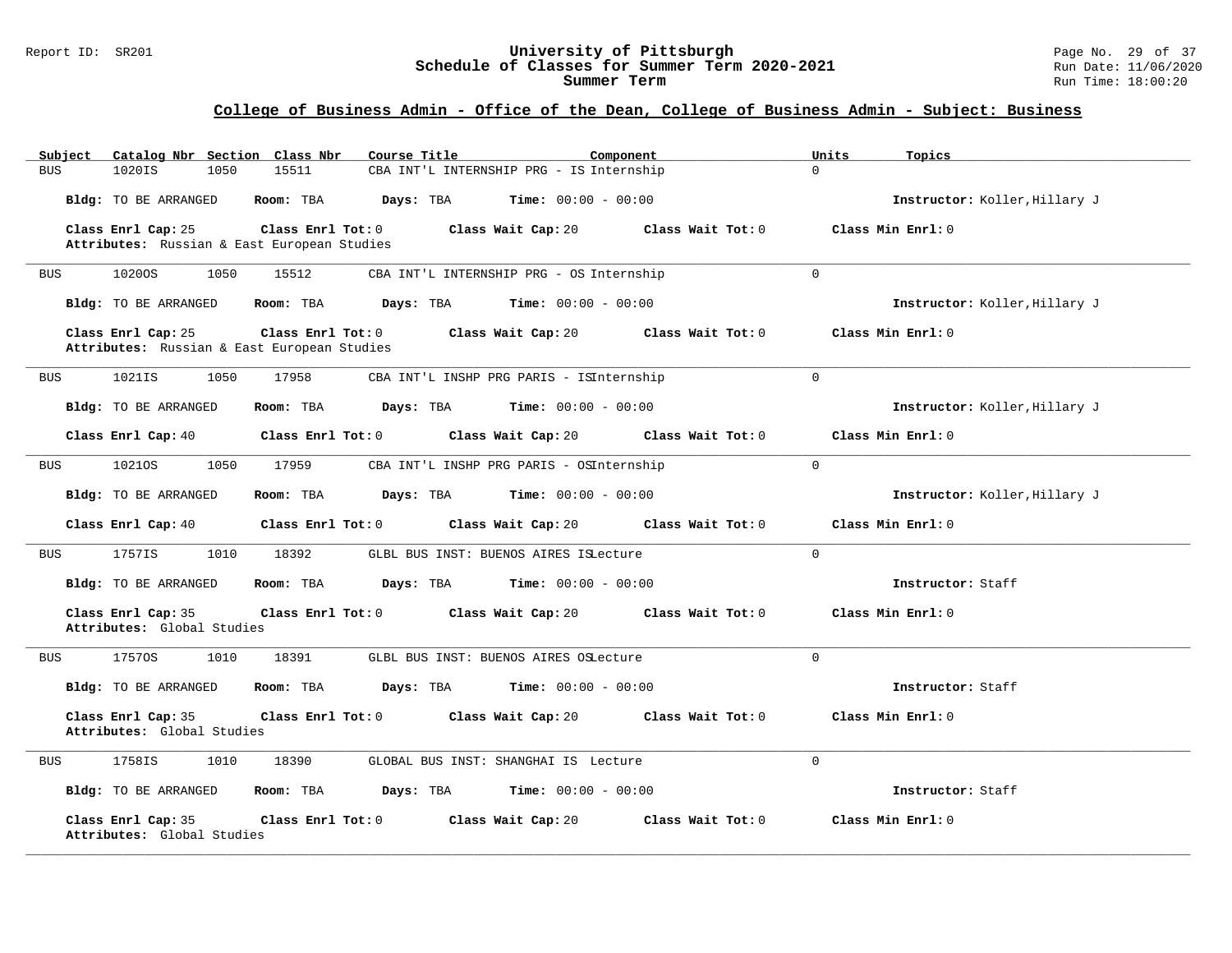#### Report ID: SR201 **University of Pittsburgh** Page No. 30 of 37 **Schedule of Classes for Summer Term 2020-2021** Run Date: 11/06/2020 **Summer Term** Run Time: 18:00:20

## **College of Business Admin - Office of the Dean, College of Business Admin - Subject: Business**

| Catalog Nbr Section Class Nbr<br>Subject         | Course Title                                                      | Component                                                                                           | Units<br>Topics                 |
|--------------------------------------------------|-------------------------------------------------------------------|-----------------------------------------------------------------------------------------------------|---------------------------------|
| <b>BUS</b><br>17580S<br>1010                     | 18389                                                             | GLOBAL BUS INST: SHANGHAI OS Lecture                                                                | $\Omega$                        |
| Bldg: TO BE ARRANGED                             | Room: TBA                                                         | <b>Days:</b> TBA <b>Time:</b> $00:00 - 00:00$                                                       | Instructor: Staff               |
| Class Enrl Cap: 35<br>Attributes: Global Studies | Class Enrl Tot: 0 Class Wait Cap: 20                              | Class Wait Tot: 0                                                                                   | Class Min Enrl: 0               |
| 1763IS<br>1010<br><b>BUS</b>                     | 19667                                                             | LEADERSHIP IN THE HIMALAYAS ISIndependent Study                                                     | $\Omega$                        |
| Bldg: TO BE ARRANGED                             | Room: TBA<br><b>Days:</b> TBA <b>Time:</b> $00:00 - 00:00$        |                                                                                                     | Instructor: Staff               |
| Class Enrl Cap: 50                               |                                                                   | Class Enrl Tot: 0 Class Wait Cap: 20 Class Wait Tot: 0                                              | Class Min Enrl: 0               |
| 1010<br>17630S<br><b>BUS</b>                     | 19668                                                             | LEADERSHIP IN THE HIMALAYAS OSIndependent Study                                                     | $\Omega$                        |
| Bldg: TO BE ARRANGED                             | <b>Days:</b> TBA <b>Time:</b> $00:00 - 00:00$<br>Room: TBA        |                                                                                                     | Instructor: Staff               |
| Class Enrl Cap: 50                               |                                                                   | Class Enrl Tot: 0 Class Wait Cap: 20 Class Wait Tot: 0                                              | Class Min Enrl: 0               |
| 1901<br>1020<br><b>BUS</b>                       | 19161<br>INDEPENDENT STUDY                                        | Independent Study                                                                                   | $1 - 3$                         |
| Bldg: TO BE ARRANGED                             | Room: TBA                                                         | <b>Days:</b> TBA <b>Time:</b> $00:00 - 00:00$                                                       | Instructor: Sukits, Jay William |
| Class Enrl Cap: 35                               |                                                                   | Class Enrl Tot: 0 $\qquad$ Class Wait Cap: 20 $\qquad$ Class Wait Tot: 0 $\qquad$ Class Min Enrl: 0 |                                 |
| 1910<br>1111<br>BUS                              | 19162<br>BUSINESS INT'L INTERNSHIP                                | Internship                                                                                          | $3 - 6$                         |
| Bldg: TO BE ARRANGED                             | Room: TBA<br>$\texttt{Davis:}$ TBA $\texttt{Time:}$ 00:00 - 00:00 |                                                                                                     | Instructor: Koller, Hillary J   |
| Class Enrl Cap: 35                               |                                                                   | Class Enrl Tot: $0$ Class Wait Cap: $20$ Class Wait Tot: $0$                                        | Class Min Enrl: 0               |
| 1020<br>1940<br>BUS                              | 19159<br>STUDY ABROAD                                             | Independent Study                                                                                   | $1 - 18$                        |
| Bldg: TO BE ARRANGED                             | <b>Days:</b> TBA <b>Time:</b> $00:00 - 00:00$<br>Room: TBA        |                                                                                                     | Instructor: Koller, Hillary J   |
| Class Enrl Cap: 25                               |                                                                   | Class Enrl Tot: $0$ Class Wait Cap: $20$ Class Wait Tot: $0$                                        | Class Min $Enr1:0$              |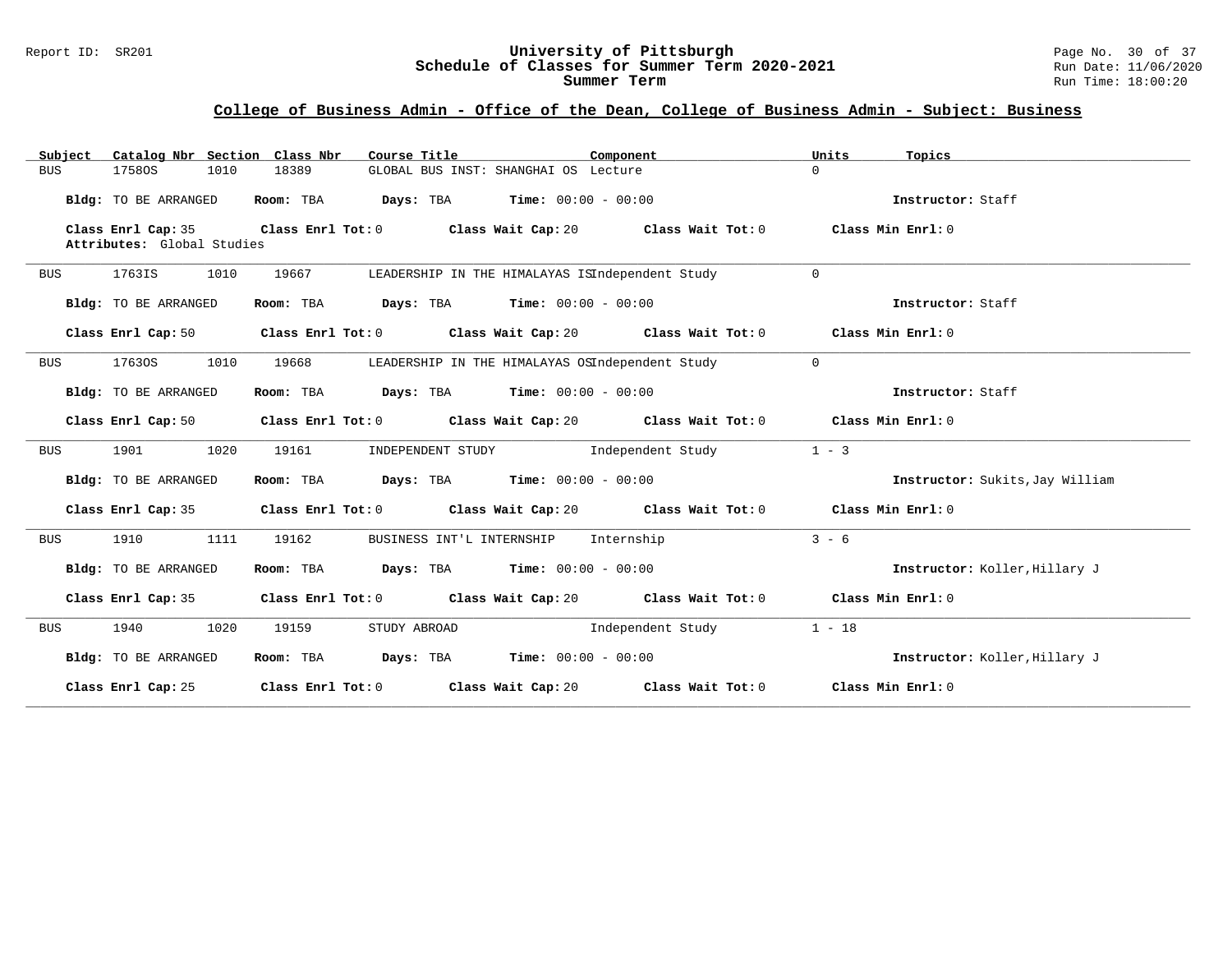# Report ID: SR201 **1988 Mage 10: SR201 University of Pittsburgh** Page No. 31 of 37<br>**Schedule of Classes for Summer Term 2020-2021** Run Date: 11/06/2020 Schedule of Classes for Summer Term 2020-2021

## **College of Business Admin - Office of the Dean, College of Business Admin - Subject: Business Economics**

| Catalog Nbr Section Class Nbr<br>Subject         | Course Title                            | Component                    | Units<br>Topics                |
|--------------------------------------------------|-----------------------------------------|------------------------------|--------------------------------|
| 1010<br>1509<br><b>BUSECN</b>                    | 19736<br>INT'L BUSINESS AND TRADE       | Lecture                      | 3                              |
| Bldg: TO BE ARRANGED                             | Room: TBA<br>Days: TBA                  | <b>Time:</b> $00:00 - 00:00$ | Instructor: Koller, Hillary J  |
| Class Enrl Cap: 25                               | Class Enrl Tot: 0<br>Class Wait Cap: 20 | Class Wait Tot: 0            | Class Min Enrl: 0              |
| 1050<br>1509<br>BUSECN                           | 16706<br>INT'L BUSINESS AND TRADE       | Lecture                      | 3                              |
| Bldg: TO BE ARRANGED                             | Room: TBA<br>Days: TBA                  | <b>Time:</b> $00:00 - 00:00$ | Instructor: Koller, Hillary J  |
|                                                  |                                         |                              |                                |
| Class Enrl Cap: 25<br>Attributes: Global Studies | Class Enrl Tot: 0<br>Class Wait Cap: 20 | Class Wait Tot: 0            | Class Min Enrl: 0              |
| 1060<br>1509<br>BUSECN                           | 19158<br>INT'L BUSINESS AND TRADE       | Lecture                      | 3                              |
| Bldg: TO BE ARRANGED                             | Room: TBA<br>Days: TBA                  | <b>Time:</b> $00:00 - 00:00$ | Instructor: Olson, Josephine E |
|                                                  |                                         |                              | Koller, Hillary J              |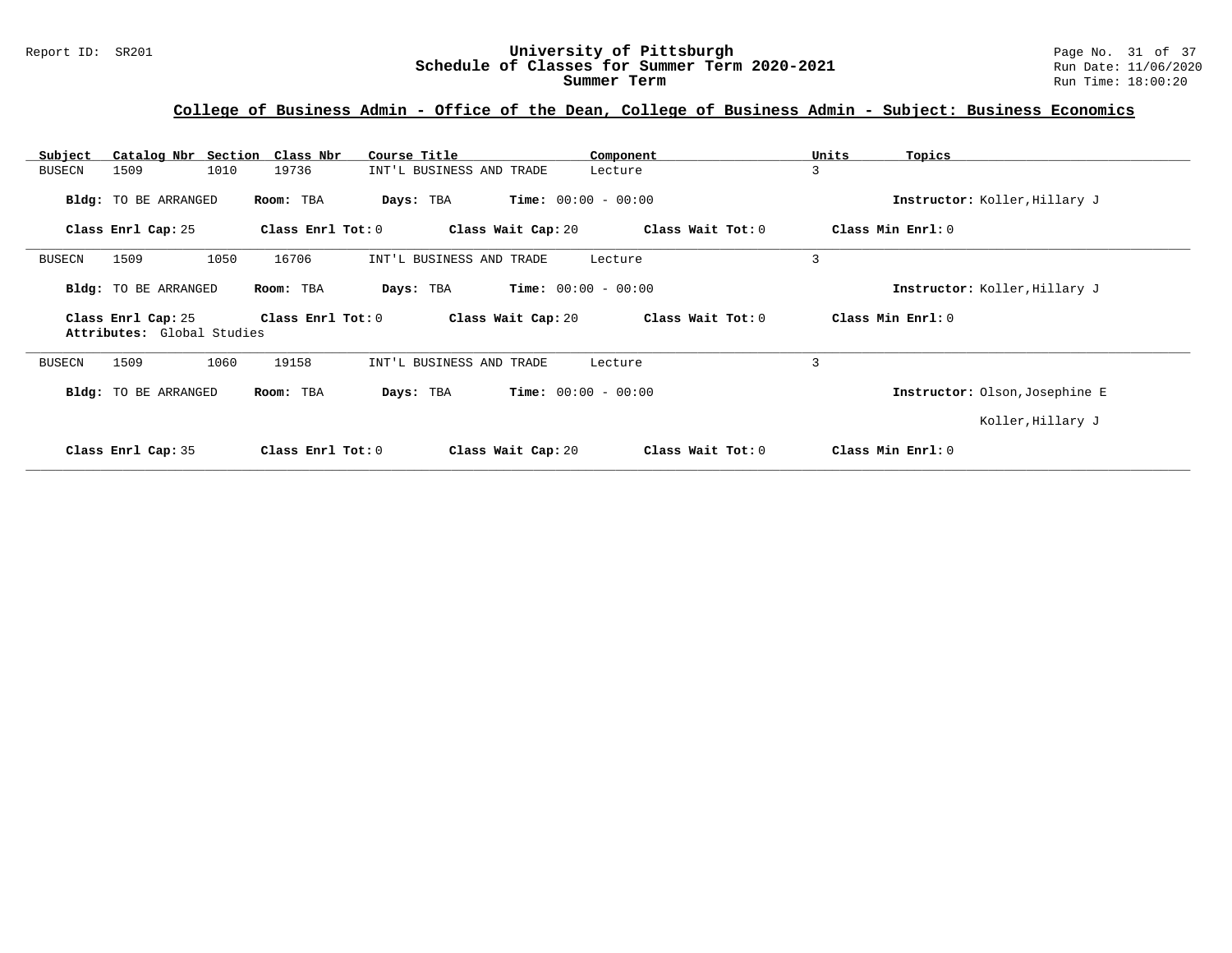## **College of Business Admin - Office of the Dean, College of Business Admin - Subject: Human Resources Management**

| Subject       | Catalog Nbr Section Class Nbr                     |      |                                  | Course Title |                   |                                                    | Component           | Units | Topics                                               |
|---------------|---------------------------------------------------|------|----------------------------------|--------------|-------------------|----------------------------------------------------|---------------------|-------|------------------------------------------------------|
| <b>BUSHRM</b> | 1689                                              | 1010 | 18490                            |              | SPORTS MANAGEMENT |                                                    | Lecture             |       |                                                      |
|               | <b>Bldg:</b> TO BE ARRANGED<br>Class Enrl Cap: 50 |      | Room: TBA<br>Class Enrl Tot: $0$ | Days: TBA    |                   | <b>Time:</b> $00:00 - 00:00$<br>Class Wait Cap: 20 | Class Wait Tot: $0$ |       | Instructor: Koller, Hillary J<br>Class Min $Enrl: 0$ |
|               |                                                   |      |                                  |              |                   |                                                    |                     |       |                                                      |
| <b>BUSHRM</b> | 1711                                              | 1050 | 16876                            |              |                   | ITALIAN HOSPITALITY & TOURISM Lecture              |                     |       |                                                      |
|               | <b>Bldg:</b> TO BE ARRANGED                       |      | Room: TBA                        | Days: TBA    |                   | <b>Time:</b> $00:00 - 00:00$                       |                     |       | Instructor: Koller, Hillary J                        |
|               | Class Enrl Cap: 40                                |      | Class Enrl Tot: $0$              |              |                   | Class Wait Cap: 20                                 | Class Wait Tot: 0   |       | Class Min Enrl: 0                                    |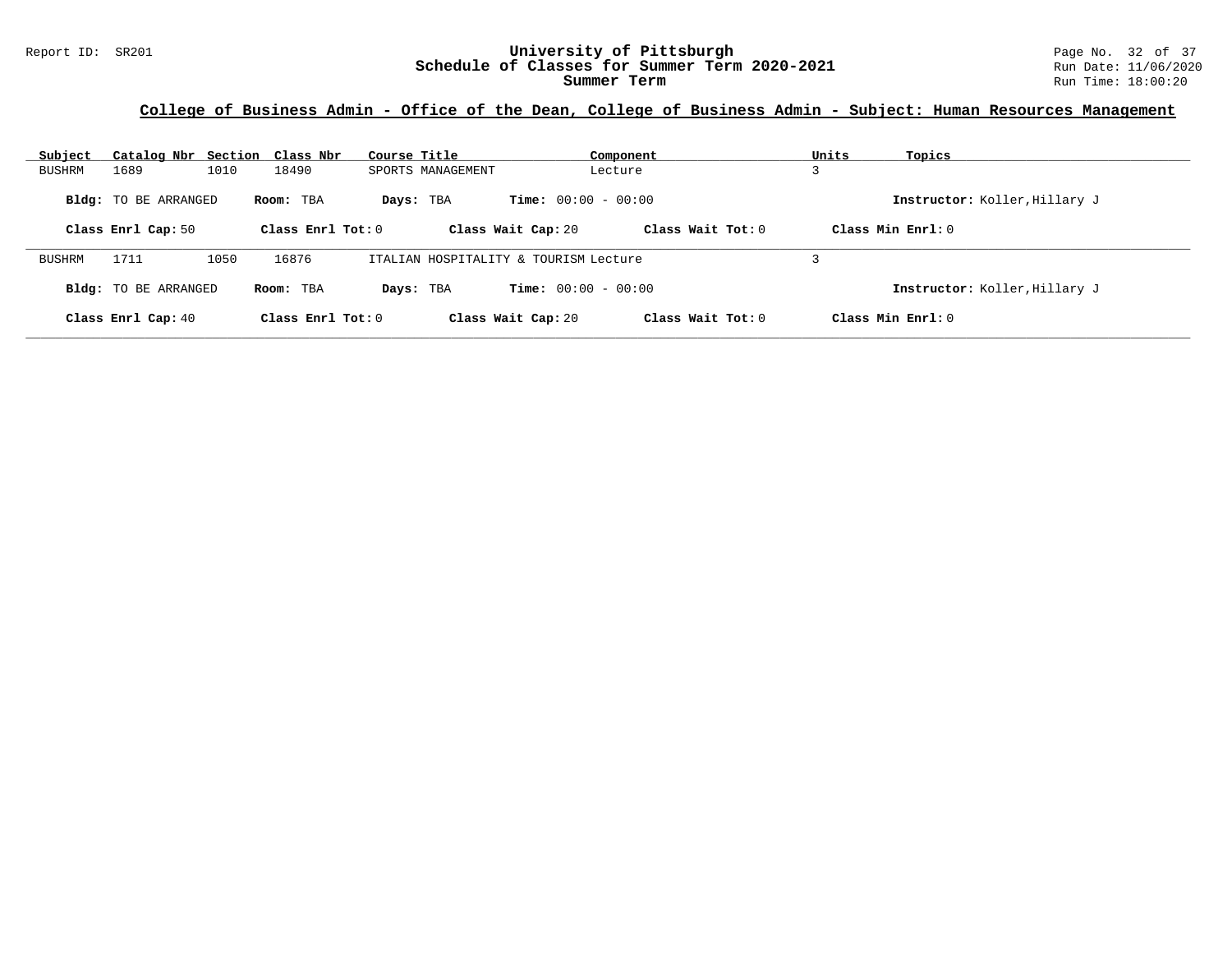## **College of Business Admin - Office of the Dean, College of Business Admin - Subject: Marketing**

| Subject   |                      | Catalog Nbr Section Class Nbr | Course Title            | Component                                                                                               | Units | Topics                        |
|-----------|----------------------|-------------------------------|-------------------------|---------------------------------------------------------------------------------------------------------|-------|-------------------------------|
| BUSMKT    | 1426                 | 1010<br>20637                 |                         | ADVRTSNG AND SALES PROMOTION Lecture                                                                    | 3     |                               |
| Bldg: TBA |                      | Room: TBA                     | Days: Tu                | <b>Time:</b> $18:30 - 21:00$                                                                            |       | Instructor: Staff             |
|           | Class Enrl Cap: 35   | Class Enrl Tot: 0             |                         | Class Wait Tot: 0<br>Class Wait Cap: 20                                                                 |       | Class Min Enrl: 0             |
| BUSMKT    | 1461                 | 1040<br>19737                 | INTERNATIONAL MARKETING | Lecture                                                                                                 | 3     |                               |
|           | Bldg: TO BE ARRANGED | Room: TBA                     | Days: TBA               | <b>Time:</b> $00:00 - 00:00$                                                                            |       | Instructor: Koller, Hillary J |
|           | Class Enrl Cap: 25   | Class Enrl Tot: 0             | Class Wait Cap: 20      | Class Wait Tot: $0$<br>Attributes: European and Eurasian Studies, Global Studies, West European Studies |       | Class Min Enrl: 0             |
| BUSMKT    | 1470                 | 1010<br>18489                 | SPORTS MARKETING        | Lecture                                                                                                 | 3     |                               |
|           | Bldg: TO BE ARRANGED | Room: TBA                     | Days: TBA               | <b>Time:</b> $00:00 - 00:00$                                                                            |       | Instructor: Koller, Hillary J |
|           | Class Enrl Cap: 50   | Class Enrl Tot: 0             |                         | Class Wait Cap: 20<br>Class Wait Tot: 0                                                                 |       | Class Min Enrl: 0             |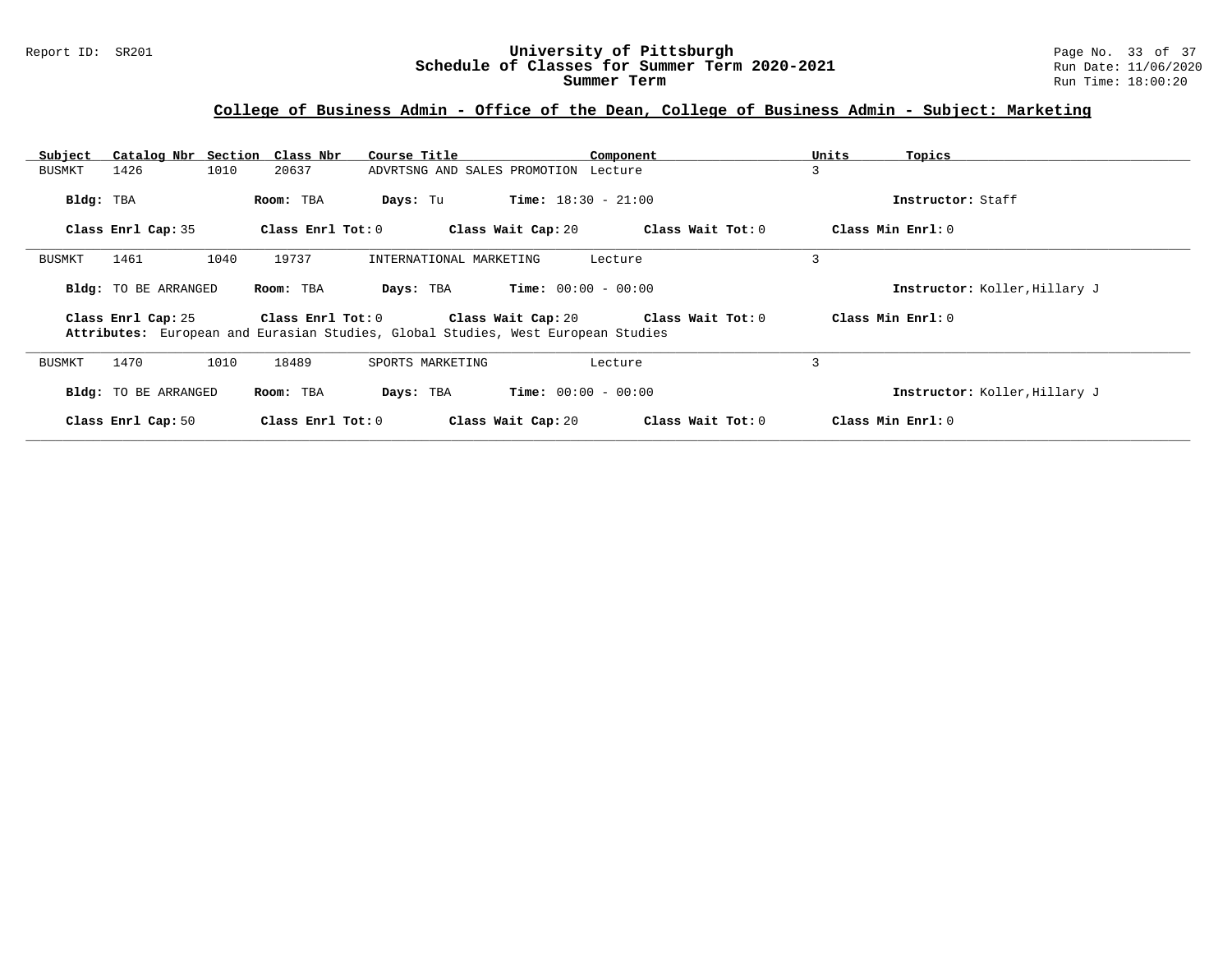## **College of Business Admin - Office of the Dean, College of Business Admin - Subject: Organizational Behavior**

| Subject | Catalog Nbr Section Class Nbr |      |                   | Course Title            | Component                    | Units | Topics            |
|---------|-------------------------------|------|-------------------|-------------------------|------------------------------|-------|-------------------|
| BUSORG  | 1703                          | 1050 | 17960             | ENTREPRENEURIAL PROCESS | Lecture                      |       |                   |
|         | <b>Bldg:</b> TO BE ARRANGED   |      | Room: TBA         | Days: TBA               | <b>Time:</b> $00:00 - 00:00$ |       | Instructor: Staff |
|         | Class Enrl Cap: 40            |      | Class Enrl Tot: 0 | Class Wait Cap: 20      | Class Wait Tot: 0            |       | Class Min Enrl: 0 |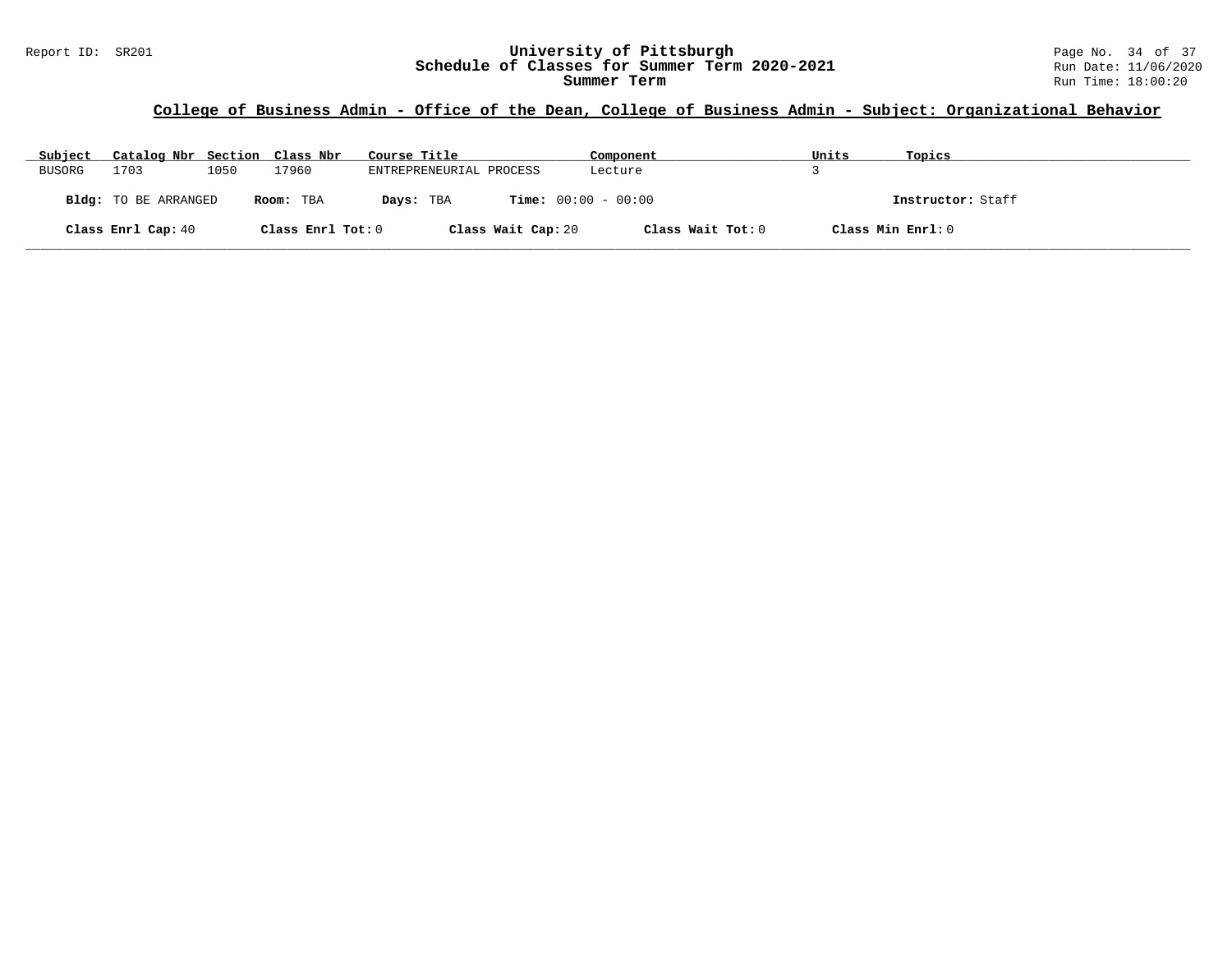## **College of Business Admin - Office of the Dean, College of Business Admin - Subject: Supply Chain Management**

| Subject       |                                                  | Catalog Nbr Section Class Nbr                                                | Course Title                          |                              | Component           | Units | Topics            |
|---------------|--------------------------------------------------|------------------------------------------------------------------------------|---------------------------------------|------------------------------|---------------------|-------|-------------------|
| <b>BUSSCM</b> | 1725                                             | 1010<br>18227                                                                | SUPPLY NETWRK MFG CULT LAT AM Lecture |                              |                     | 3     |                   |
|               | <b>Bldg:</b> TO BE ARRANGED                      | Room: TBA                                                                    | Days: TBA                             | <b>Time:</b> $00:00 - 00:00$ |                     |       | Instructor: Staff |
|               | Class Enrl Cap: 35<br>Attributes: Global Studies | $Class$ $Enr1$ $Tot: 0$                                                      |                                       | Class Wait Cap: 20           | Class Wait Tot: 0   |       | Class Min Enrl: 0 |
| <b>BUSSCM</b> | 1730                                             | 1010<br>19160                                                                | MANAGING GLOBAL SUPPLY CHAINS Lecture |                              |                     |       |                   |
|               | <b>Bldg:</b> TO BE ARRANGED                      | Room: TBA                                                                    | Days: TBA                             | <b>Time:</b> $00:00 - 00:00$ |                     |       | Instructor: Staff |
|               | Class Enrl Cap: 35                               | Class Enrl Tot: 0<br>Attributes: Global Studies, Undergraduate Global Health |                                       | Class Wait Cap: 20           | Class Wait Tot: $0$ |       | Class Min Enrl: 0 |